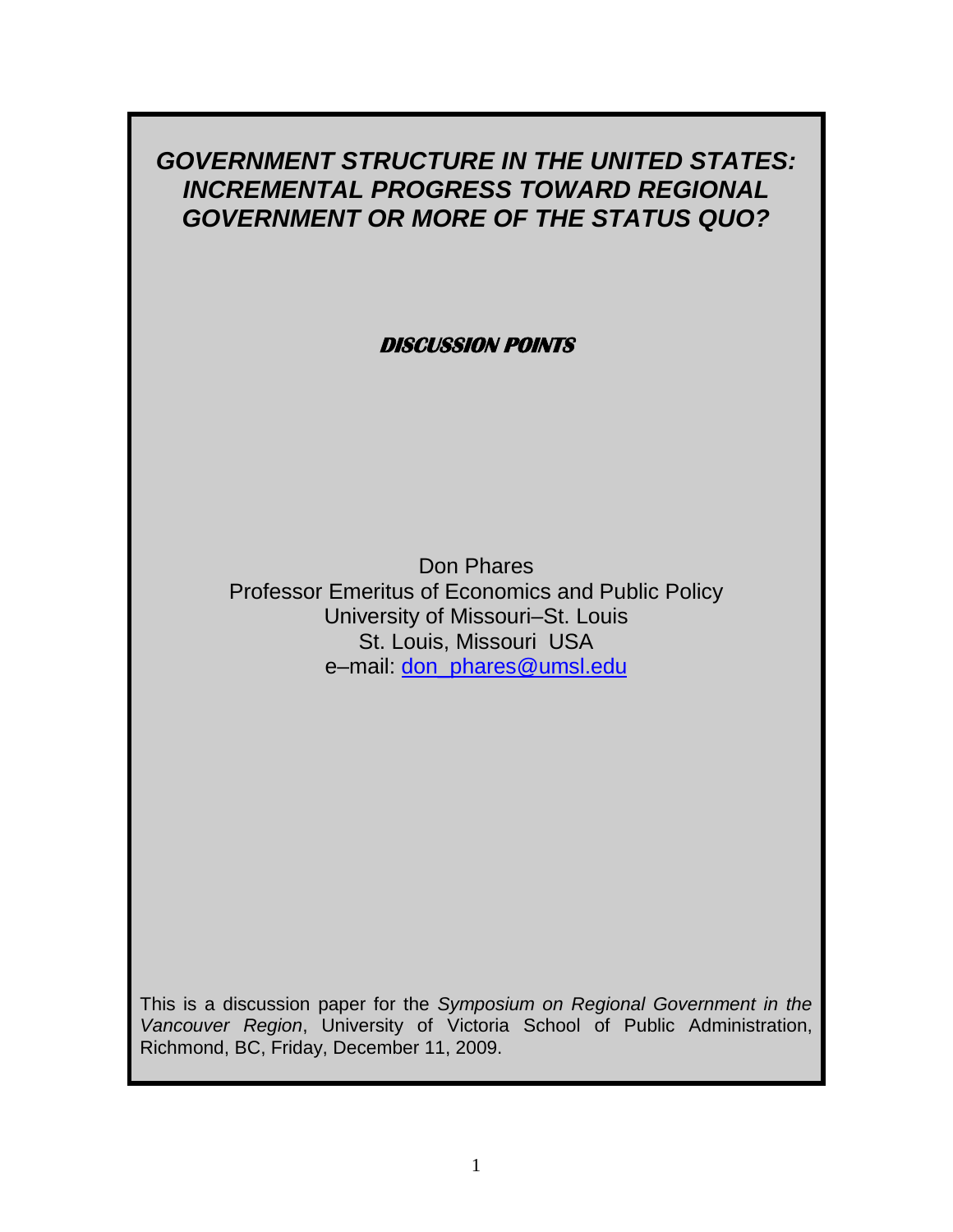## *The Overall Structure of Government in the United States (US)*

As is clearly indicated in Table 1 the structure of government in the US is complex in its mixture having multiple levels of government--federal, state, and four levels of local government. It is also expansive in the number of governmental jurisdictions. They presently total just slightly fewer than 90,000 jurisdictions. The downward change in the total number of governments in the fifty–five years between 1952 and 2007 has been considerable (24%). It is even more pronounced if one goes back prior to 1952.

However, the dramatic change has been focused in a decline in school districts (81%) and a sharp growth in the number of special districts (303%). The remaining local jurisdictions have changed but by far less. They are primarily municipal/township (6%).

As an aside it is interesting to note that the total number of jurisdictions was reported as in excess of 155,000 in 1942, 73% more than in 2007. These numbers highlight the complexity of the US governmental structure in terms of sheer numbers. This complexity is exacerbated when one takes into account which governments undertake which functions, that is, who does what? Functional assignment and execution varies widely across the sub–federal jurisdictions as is reflected in the budgets of these units.

### *Metropolitan Government in the US*

The "piece" of the government structure puzzle that is conspicuously missing from the data in Table 1 is anything that pertains to regional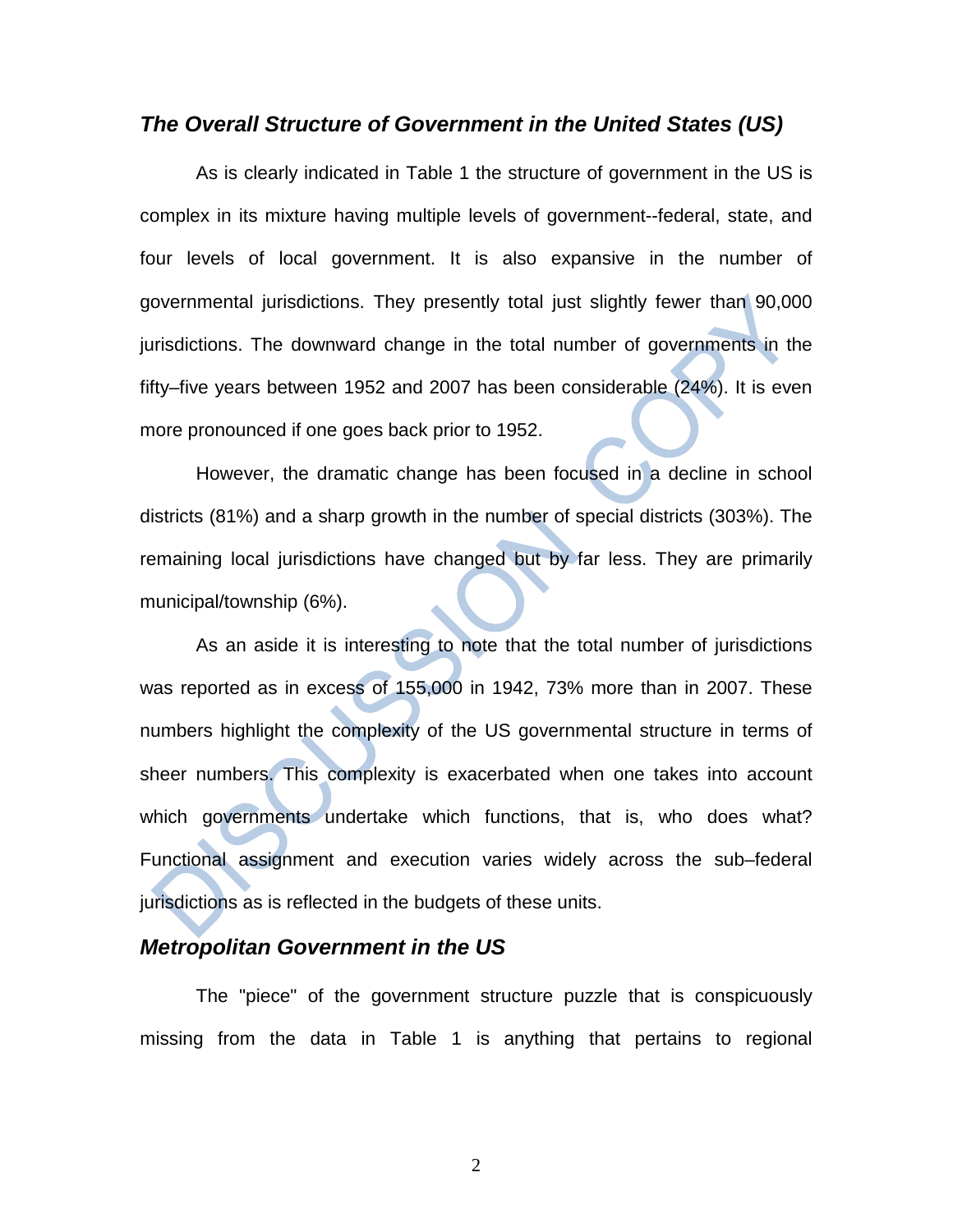(metropolitan) government. The US Office of Management and Budget is the

**\_\_\_\_\_\_\_\_\_\_\_\_\_\_\_\_\_\_\_\_\_\_\_\_\_\_\_\_\_\_\_\_\_\_\_\_\_\_\_\_\_\_\_\_\_\_\_\_\_\_\_\_\_\_\_\_**

gatekeeper for establishing metropolitan statistical areas (MSA). These are

**Table 1**

| 1 apie 1                                                          |        |        |        |        |        |         |  |
|-------------------------------------------------------------------|--------|--------|--------|--------|--------|---------|--|
| Trend in Number of Governments in the United States: 1952 to 2007 |        |        |        |        |        |         |  |
| <b>Government</b>                                                 | 2007   | 2002   | 1992   | 1987   | 1977   | 1952    |  |
| <b>Type</b>                                                       |        |        |        |        |        |         |  |
| Total                                                             | 89,476 | 87,576 | 85,006 | 83,237 | 79,913 | 116,805 |  |
| Governments                                                       |        |        |        |        |        |         |  |
| Federal                                                           |        |        |        |        |        |         |  |
| <b>State</b>                                                      | 50     | 50     | 50     | 50     | 50     | 48      |  |
| Local:                                                            |        |        |        |        |        |         |  |
| County                                                            | 3,033  | 3,034  | 3,043  | 3,042  | 3.042  | 3,052   |  |
| Municipal                                                         | 19,492 | 19,429 | 19,279 | 19,200 | 18,862 | 16,807  |  |
| Township                                                          | 16,519 | 16,504 | 16,656 | 16,691 | 16,822 | 17,202  |  |
| <b>School District</b>                                            | 13,051 | 13,506 | 14,422 | 14,721 | 15,174 | 67,355  |  |
| <b>Special District</b>                                           | 37,381 | 35,052 | 31,555 | 29,532 | 25,962 | 12,340  |  |
|                                                                   |        |        |        |        |        |         |  |

*Source:* Census of Governments 2002, Vol.1, No.1, and Census of Governments 2007, *Government Organization.*

based on a county (or counties) having an "urban core" with a population of at least 50,000 plus adjacent areas that have a high degree of social and economic integration with the urban core as determined primarily by commutation patterns. These are, perhaps, reasonable first step approximations to defining what might comprise a metropolitan region. However, there is no such formal jurisdiction.

**\_\_\_\_\_\_\_\_\_\_\_\_\_\_\_\_\_\_\_\_\_\_\_\_\_\_\_\_\_\_\_\_\_\_\_\_\_\_\_\_\_\_\_\_\_\_\_\_\_\_\_\_\_\_\_**

As of mid–2008 there were 363 metropolitan statistical areas in the US. They varied widely in population size from just under 55,000 in Carson City, Nevada to 19 million in the New York, Northern New Jersey, Long Island MSA. In terms of geographical coverage they ranged from the single county required for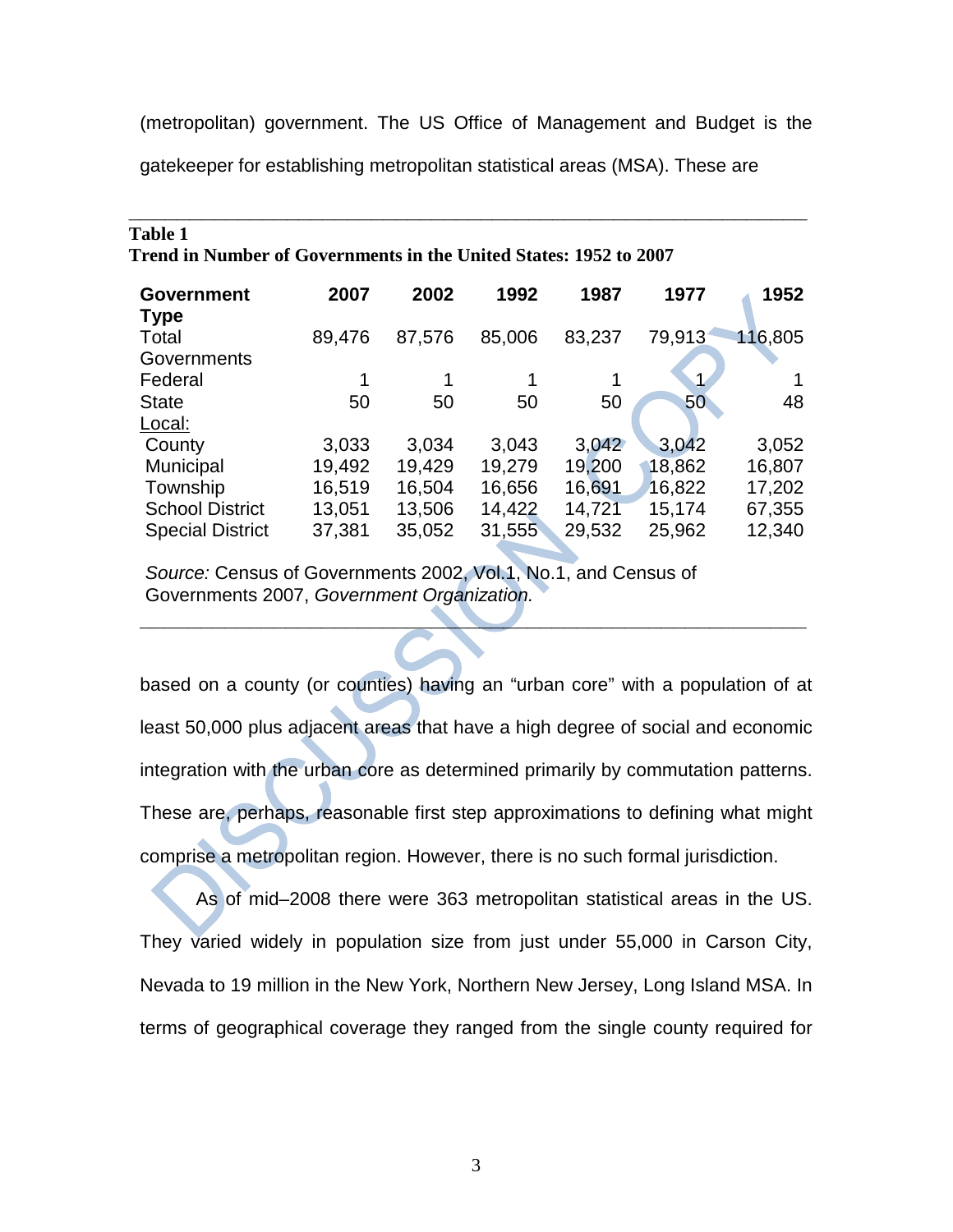MSA designation to twenty–eight counties in Atlanta, Georgia; many of these 363 MSAs incorporate ten or more counties.

As will be elaborated in the text to follow, one reason that metropolitan/regional government does not appear in Table 1 is that presently there is only one region in the US that approximates it, the Portland, Oregon Metro.

Note: The following section draws from Norris, Phares, and Zimmerman in Phares (2009), Chapter 2, pp. 26-34.

## *Why is there No Metro Government in the US*

Despite what many American scholars, practitioners, and observers believe to be strong theoretical and empirical evidence supporting metropolitan government in the US, for the past fifty years or more there has been virtually no movement in toward this. This is true despite the fact that the academic and professional literatures are rife and robust with arguments for metropolitan-wide (regional) governmental solutions.

The sole example that stands out as approaching metropolitan government is the Metropolitan Service District (or Metro as it is called locally) in the Portland, Oregon metropolitan area. Metro is a multi-functional metropolitan governmental structure (the only one in the US); it serves more than 1.3 million people and encompasses three counties and twenty-five cities. It provides a range of services such as regional transportation planning, waste recycling, green and open space programs, and addresses an array of environmental and growth concerns.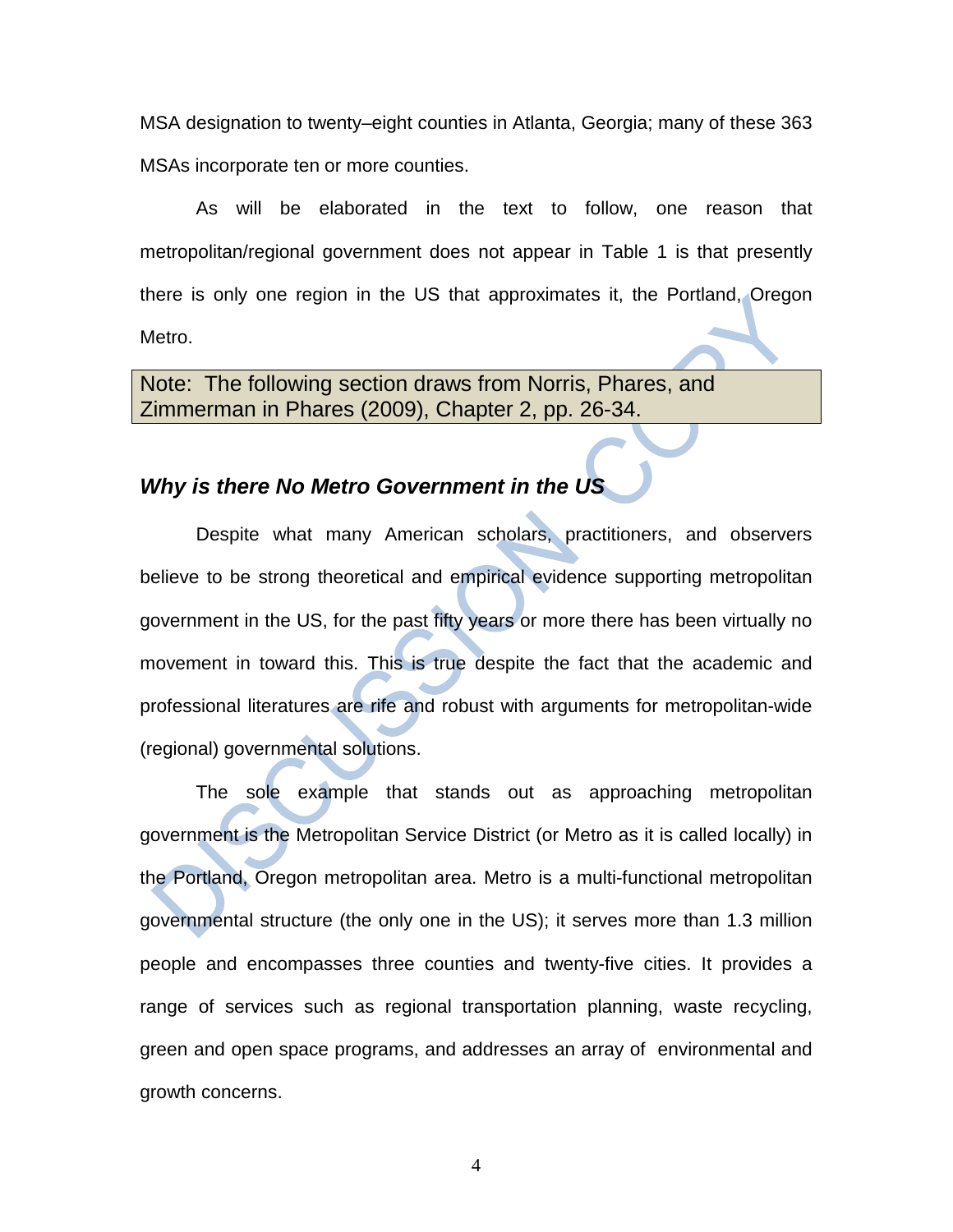But, even here, Portland falls somewhat short of being a true metropolitan government--a government that is geographically broad enough in scope to encompass **area-wide** problems and issues and a government that provides the a relevant range of local government services within that regional geography. And, even more telling, no other metropolitan area in the US comes even close to achieving the scope of Portland's Metro.

### *Defining Metropolitan Governance*

There are at least two competing definitions of metropolitan governance among US and North American scholars. The first is the more traditional definition and emphasizes governmental structure. It essentially states that metropolitan (regional) governance requires some form of formal metropolitan or area-wide government in order to control and regulate behavior and provide services within the governed territory. Scholars who hold this view argue that without the regulatory and service provision capacity of formal government, hardly anything meaningful will be accomplished to address the issues for which metropolitan governance is said to be needed (e.g., Norris, 2001).

The second definition is the one advanced by a group of scholars who advocate what has come to be known as the New Regionalism. Their position is that metropolitan governance does not require a unique/formal governmental structure but can be achieved through voluntary cooperation among the major players (governmental and nongovernmental, including the private sector) in the metropolitan area (e.g., Savitch and Vogel, 2000). Studies by new regionalist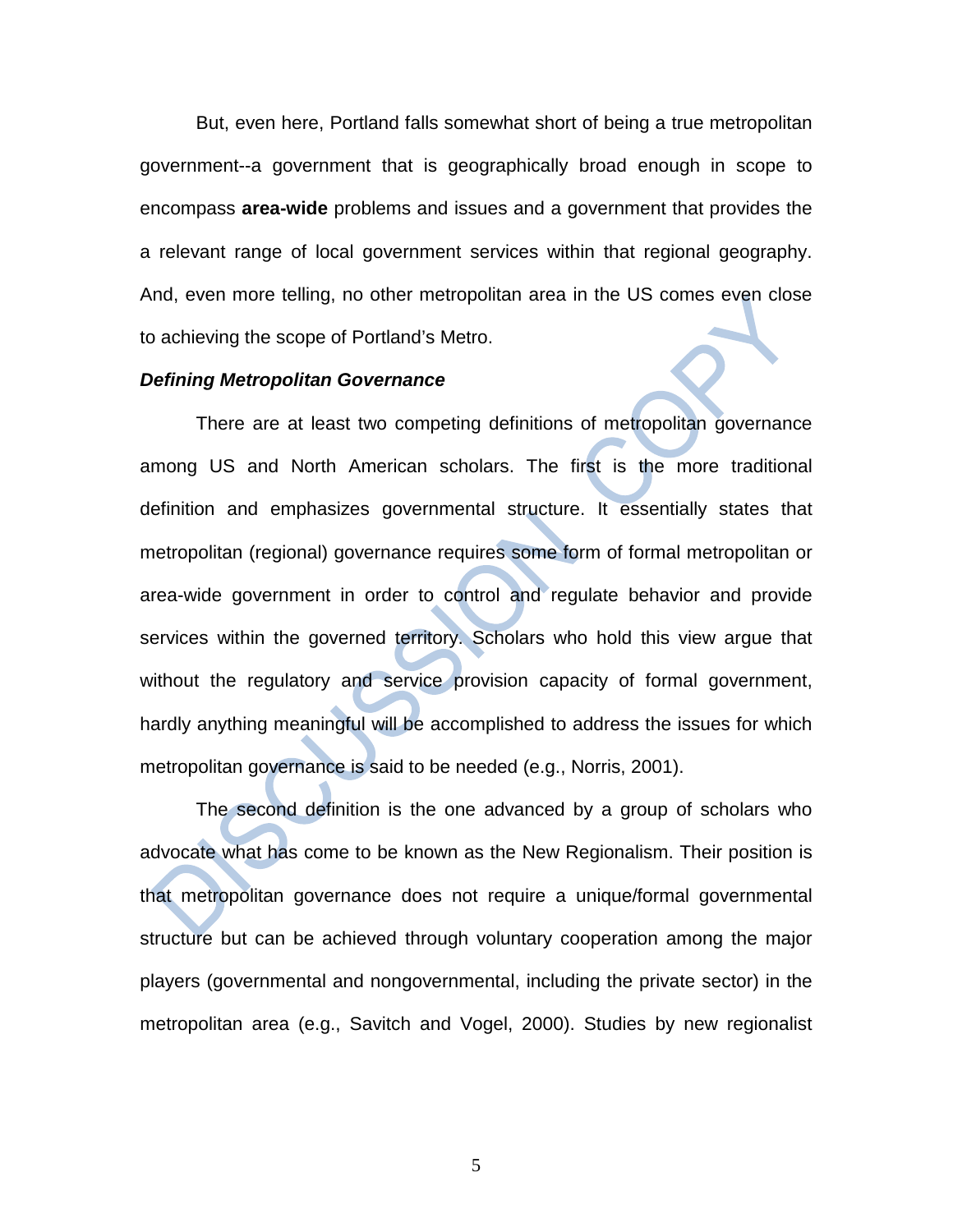scholars show that a good deal of cooperation does, indeed, occur among governments and other organizations in US metropolitan areas.

However, what the new regionalists' studies do not show (and this is where they are vulnerable to criticism from scholars who adhere to the more traditional definition of metropolitan governance) is that the cooperation approach functions as effectively as the formal government mode. Here, two limitations to cooperation are quite evident. The first is that local governments simply will not voluntarily surrender their autonomy, especially around "lifestyle" issues (Williams, 1967). In the absence of area-wide authority to overcome local autonomy, not much can be done to address the really thorny area-wide problems or issues. The second is that it takes only a few governments in an area to scuttle any attempt to deal with a metropolitan problem.

The New Regionalism view of metropolitan governance can be briefly outlined as follows:

- $\triangleright$  a minimum role for government (where possible none),
- $\triangleright$  where there is government follow a market, public choice type model,
- $\triangleright$  governance should be through informal arrangements not formal government,
- $\triangleright$  private sector service provision is preferred,
- $\triangleright$  the more local and smaller the better.

## *Factors Affecting the Adoption of Metropolitan Government and Governance in the US*

This section will address the principal factors that explain why only one metropolitan area in the US has taken serious strides in the direction of metropolitan governance. These factors are grouped into two categories: political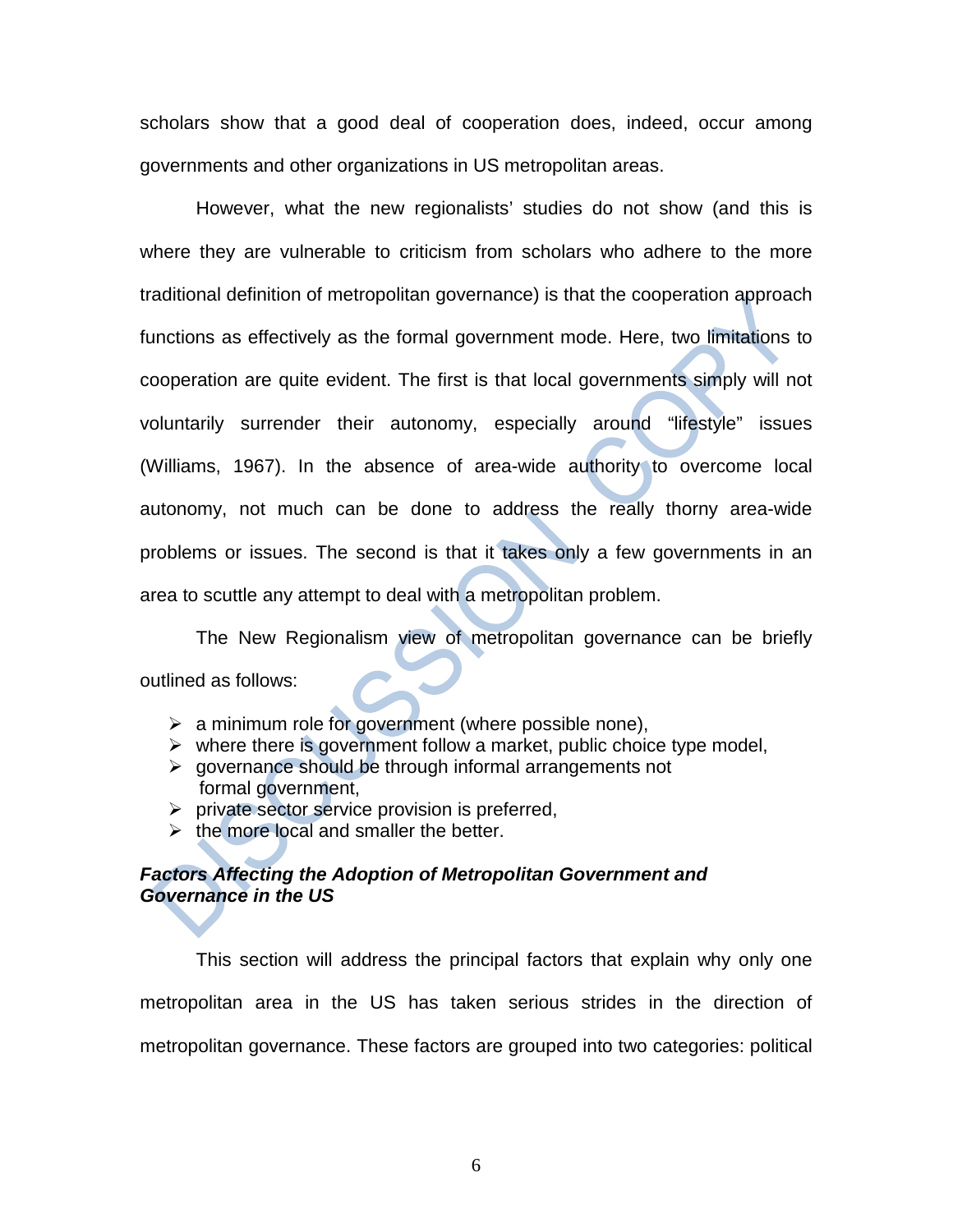considerations and fiscal factors. They are taken from Norris, Phares, and Zimmerman (Chapter 2) in Phares (2009), Chapter 2, pp. 26-34.

#### **I. Political Considerations**

### *A Dislike for More Government*

In the US, there is an historical and clearly stated dislike for more government despite the fact that the country has 89,476 local political jurisdictions in 2007 (Census of Government, 2007). There is usually associated with metropolitan government a concern often stated as: *"What? another level of government?"* Given the already vast proliferation of local governments, most of which are located in the nation's 360 plus metropolitan areas, this argument standing by itself makes little, if any, sense. Nevertheless, it is a strong component of the American political culture.

### *American Local Government Ideology*

Americans strongly believe that local government, the government closest to the people, is the best government. This rhetoric is in part an artifact of American history and, in part, an expression of every day experience. At least since Thomas Jefferson, a central theoretical view of American government has been that of the sovereignty and autonomy of the individual in his or her local community (e.g., Syed, 1966.)

At a practical level, Americans live in local communities and experience government and governance there. They receive most of their governmental services, particularly the ones that affect them most significantly (e.g., police and fire protection, public education, land use regulation, etc.) at the local level.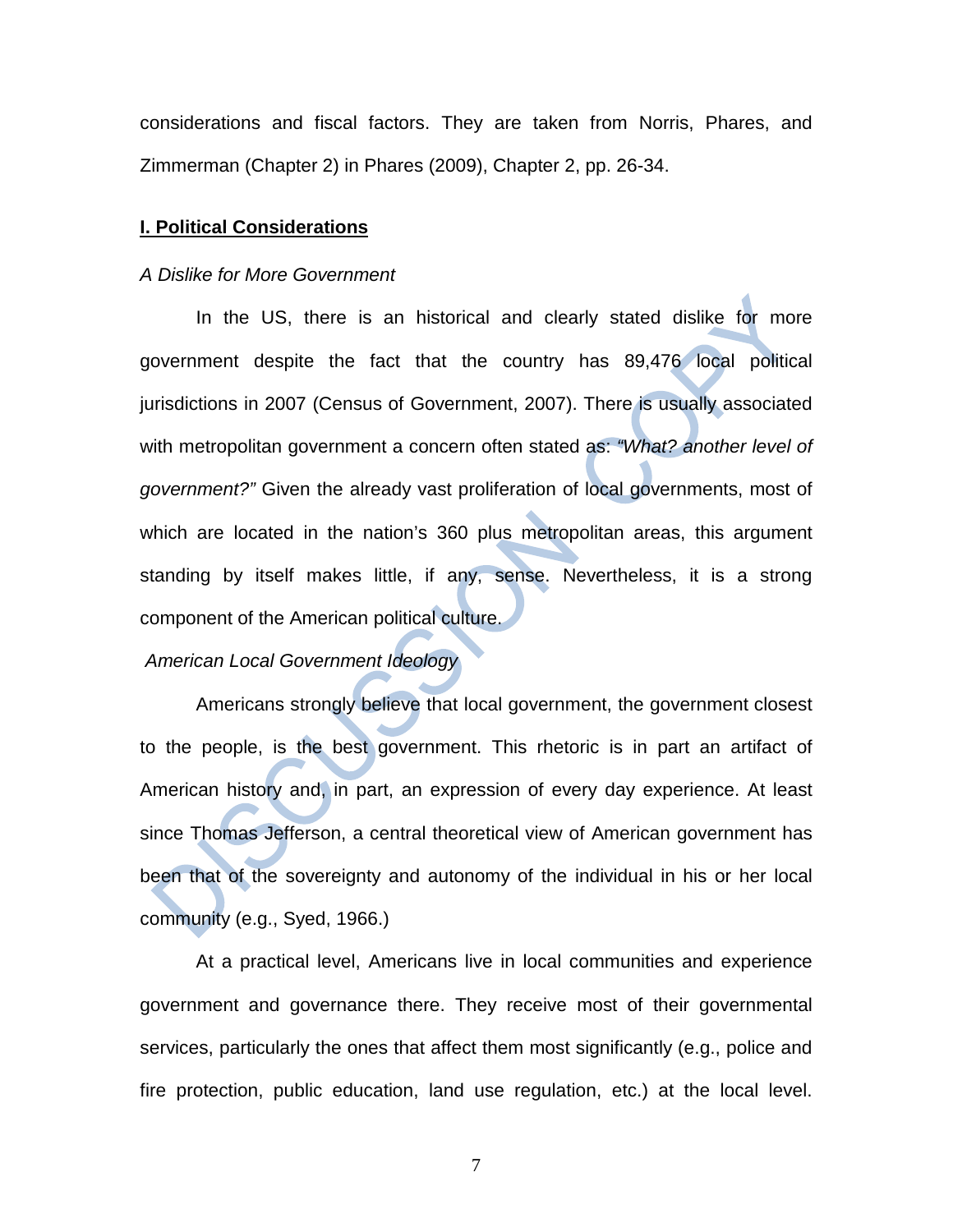Citizens are also the most able to make their views about governance and service delivery known with the greatest impact at the local level. Indeed, the historic and prevailing local government ideology is an important part of the reason why local citizens oppose nearly anything that would threaten the existence, powers, services, or autonomy of their local governments.

*Movement of Power Away from the Existing Local Political Base*

There is a prevailing fear that metropolitan government would rearrange the local power base away from the fragmented array of existing local governments and concentrate it in the hands of a new metropolitan government. Many would lose power and some, but likely fewer, would gain. Political control over territory and resources, some or much of which now is very local, would be lost. Such power and control is highly guarded and prized no matter how small the locality. Surrendering it to a metropolitan government is most often not viewed as an acceptable option.

As we indicated above, the prevailing view in the US is that "the more local the better" and even the smaller the better when it comes to government. This view translates further into the belief that, in a smaller community, residents tend to feel more involved in what is happening in their community. They may know the mayor, police chief, and members of the city council personally and feel that they can call on them if an occasion arises. Metropolitan government would potentially lessen or even eliminate this feeling of closeness to "my government" or "my politician."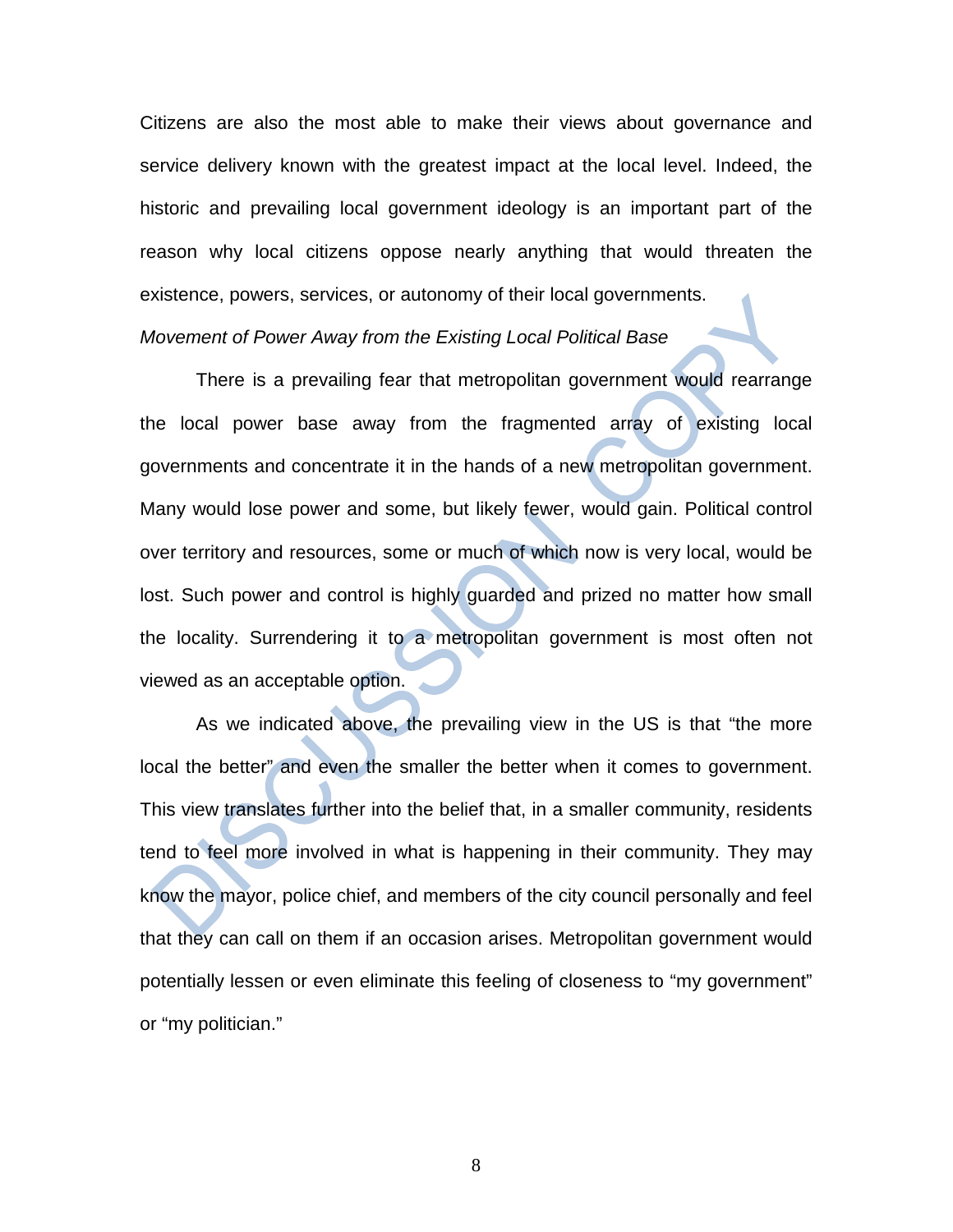### *Constitutional Status of Local Governments*

State constitutions in the US expressly provide for the creation of local governments and for the roles and functions of elected local officials. This grant of constitutional and legal status to local governments is fundamentally important. Not only do state constitutions provide the legal basis for local government, these documents rarely, if ever, provide a comparable basis for the existence of regional governmental structures. In fact, throughout the US, it is far more difficult to establish a regional form of government than to incorporate a new municipality or create a special district.

Both inertia and particular interests grow up around extant local government structures, and they function to favor the status quo over governmental change and reform. Constitutional and legal powers once established create an existence that is largely unchallenged. Moreover, the existence of local governments helps to preclude the establishment of other governmental structures in local governments' regions.

### *Political Territorial Imperative*

The constitutional and legal status of general-purpose local governments gives them unique territory over which to exercise sovereignty and provide services. At best and in nearly all regions, the territories encompassed by regional organizations (e.g., regional planning councils and councils of government) include already existing local governments, and the latter are decidedly not interested in giving up either territory or powers to the former–nor can they be compelled to do so. As such, regional bodies are at a serious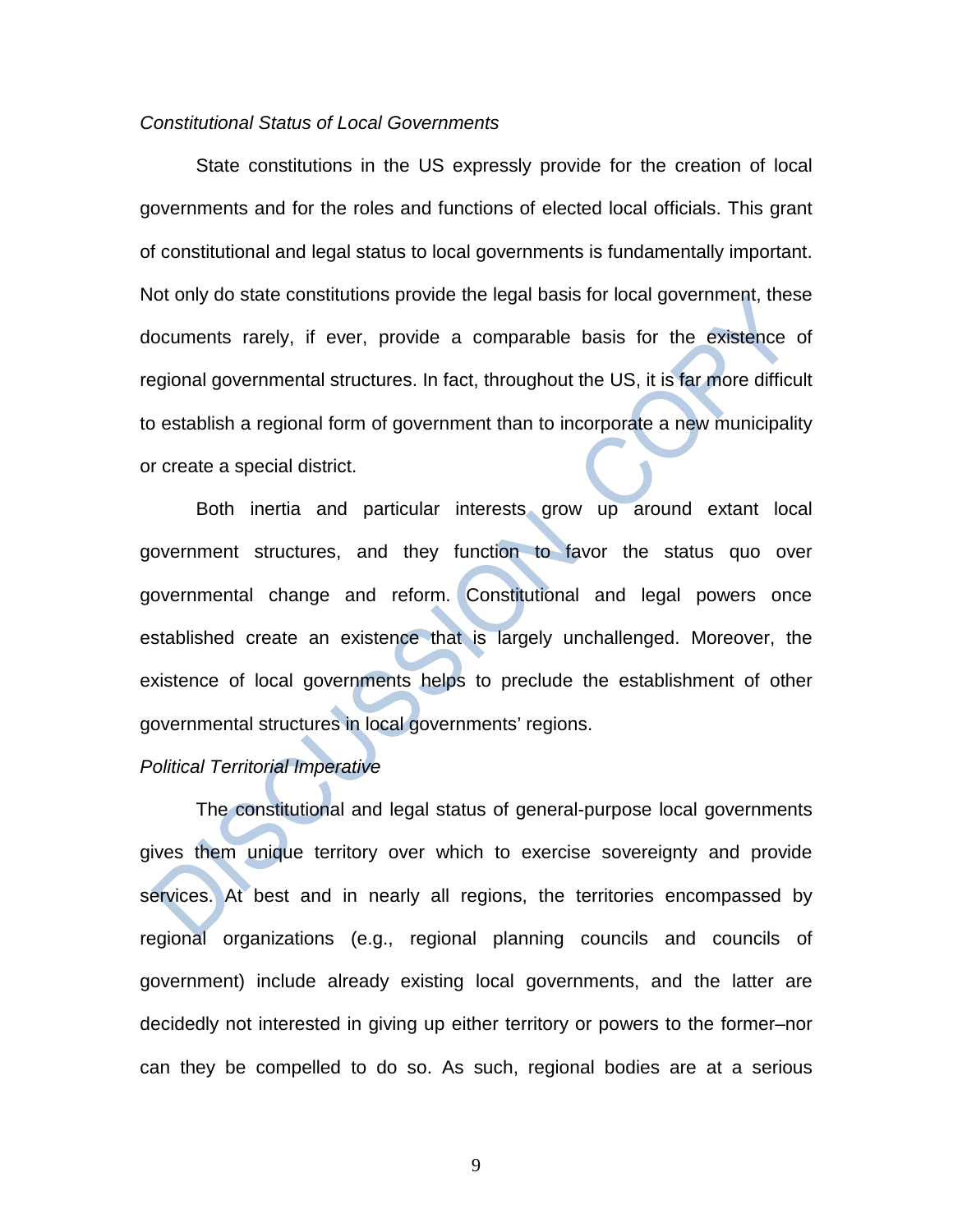disadvantage when compared with to local governments that inhabit the regional territory. The former have no independent hold on the territory while the latter clearly do.

Additionally, in the animal kingdom, turf is protected at almost any cost. This *territorial imperative* (Ardrey, 1966) can be applied to the realm of local politics as well. Whether mayor of a large city (or a small village) or a council person for a very small city, political turf is coveted and protected. Hence, existing local governments often bitterly oppose any kind of metropolitan structural reform.

### *Constitutional and Legal Status of Local Government*

State constitutions in the United States expressly provide for the creation of local governments and for the roles and functions of elected local officials. This grant of constitutional and legal status to local governments is fundamentally important. Not only do state constitutions provide the legal basis for local government, these documents also rarely provide a comparable basis for the existence of regional governmental structures.

In fact, throughout the US, it is far more difficult to establish a regional form of government than to incorporate a new municipality or create a special district. Both inertia and particular interests grow up around extant local government structures, and they function to favor the status quo over governmental change and reform. Constitutional and legal status, thus, mean that local governments exist in law; are accorded structure, functions, and powers; and, once established, beget an existence that is largely unchallenged.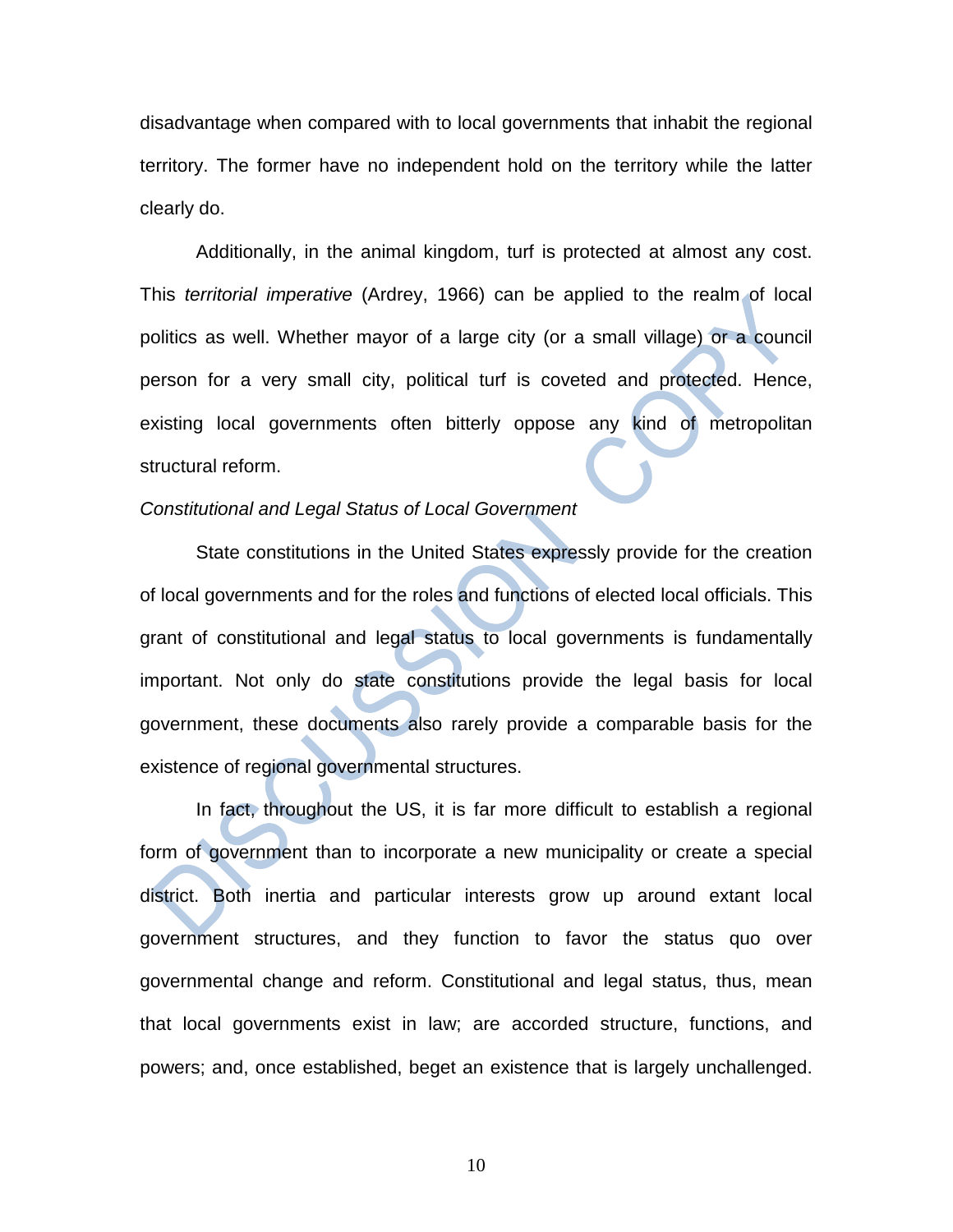Moreover, the existence of local governments helps to preclude the establishment of other governmental structures in local governments' regions.

### *Lack of State Leadership or Intervention*

While state governments in the US are heavily involved in setting the framework for local government operations–local governments are legal creatures of the state in which they are incorporated–with very few exceptions, states have avoided the political quagmire of governmental reorganization in metropolitan areas. States have more often been reactive to narrow and specific local issues and problems rather than proactive in terms of broader issues and problems that go beyond local boundaries and cut across an entire metropolitan region. This is in contrast to Canada and also Mexico where provinces and the national government have played an active role in encouraging or mandating local restructuring and to the U.K. where the central government has been quite active in local government restructuring and reform.

For the most part, state officials in the US also do not meddle in local affairs without ample reason, and even then very cautiously, because they know that to do so would create an unenviable backlash by local voters.

## *State Electoral Structure*

An important reason why state governments rarely intervene in local governmental affairs has to do with state and local electoral structure. Many state elected officials have come up through the lower elective ranks beginning in local government. They have a healthy respect for local government, and they know that their constituents do as well.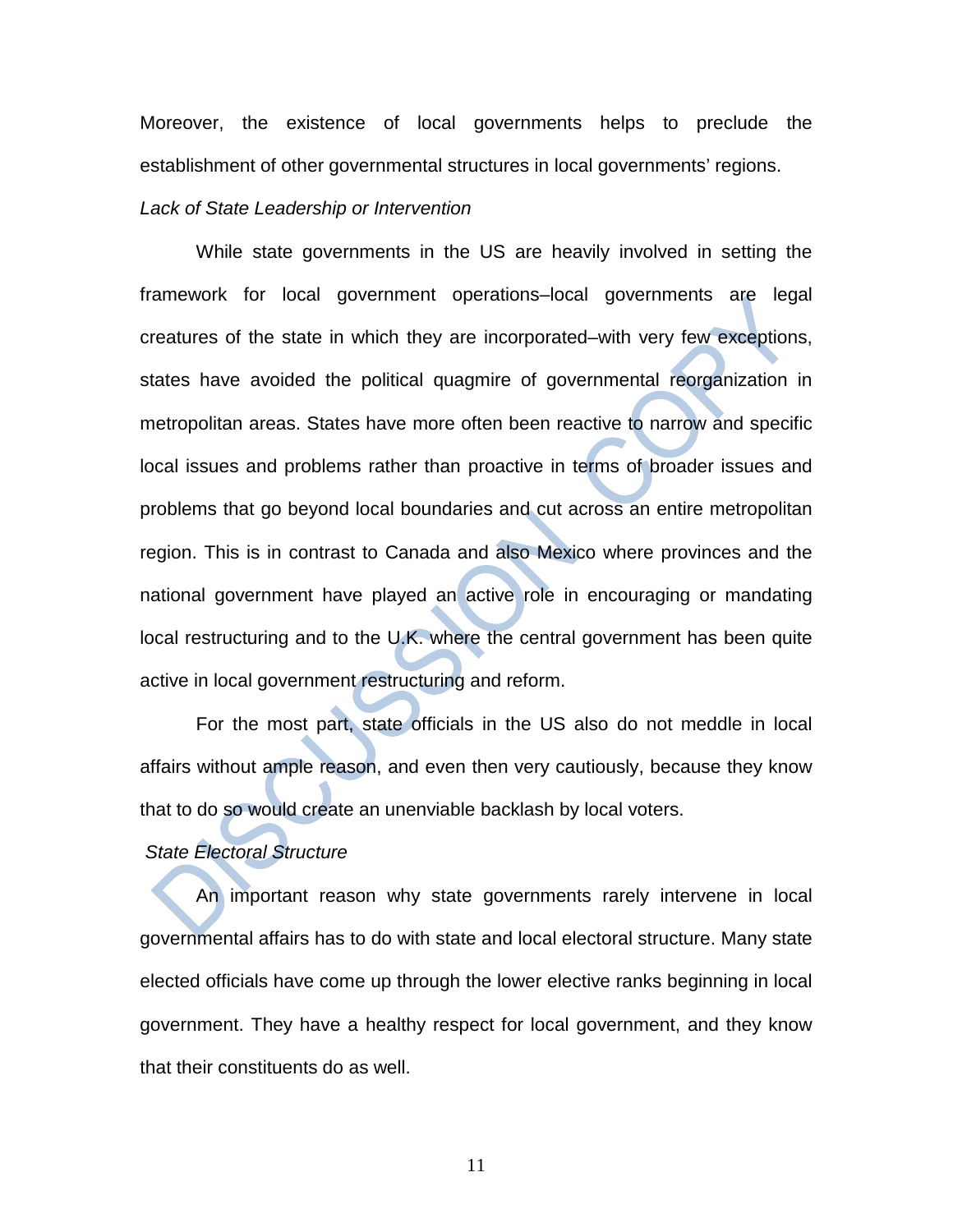Additionally, state legislators are elected from local districts that encompass all or parts of one or more local governments. This means that local governments and their residents bring problems and issues and express their policy preferences to their state legislators. This reinforces the legislators' knowledge of and respect for local government and local affairs.

Finally, state legislators are fully aware that if they act, especially without good cause, to intervene in the affairs of local governments (particularly to do anything that adversely affects the territory, finances or powers of local governments), the legislators will almost certainly be opposed at the next primary or general election by local elected officials or local citizens who take serous exception to their actions.

### *Ease of Incorporation and Annexation*

Constitutional provisions and/or legislation in many states allow for the incorporation of new cities with relative ease (e.g., Krane, Rigos, and Hill, 2001). The ability of cities to annex surrounding, unincorporated territory varies considerably around the nation. Cities in the northeast and mid-west are largely precluded from annexation while those in the south and west have a greater legal ability to annex. Throughout the country, with some exceptions, it is also relatively easy to form special districts to deal with specific issues or problems (e.g., water, wastewater, refuse, air pollution, public transport, etc.). The current political environment in the US encourages an "incremental" approach to dealing with local concerns. Make your city larger by annexing territory, incorporate a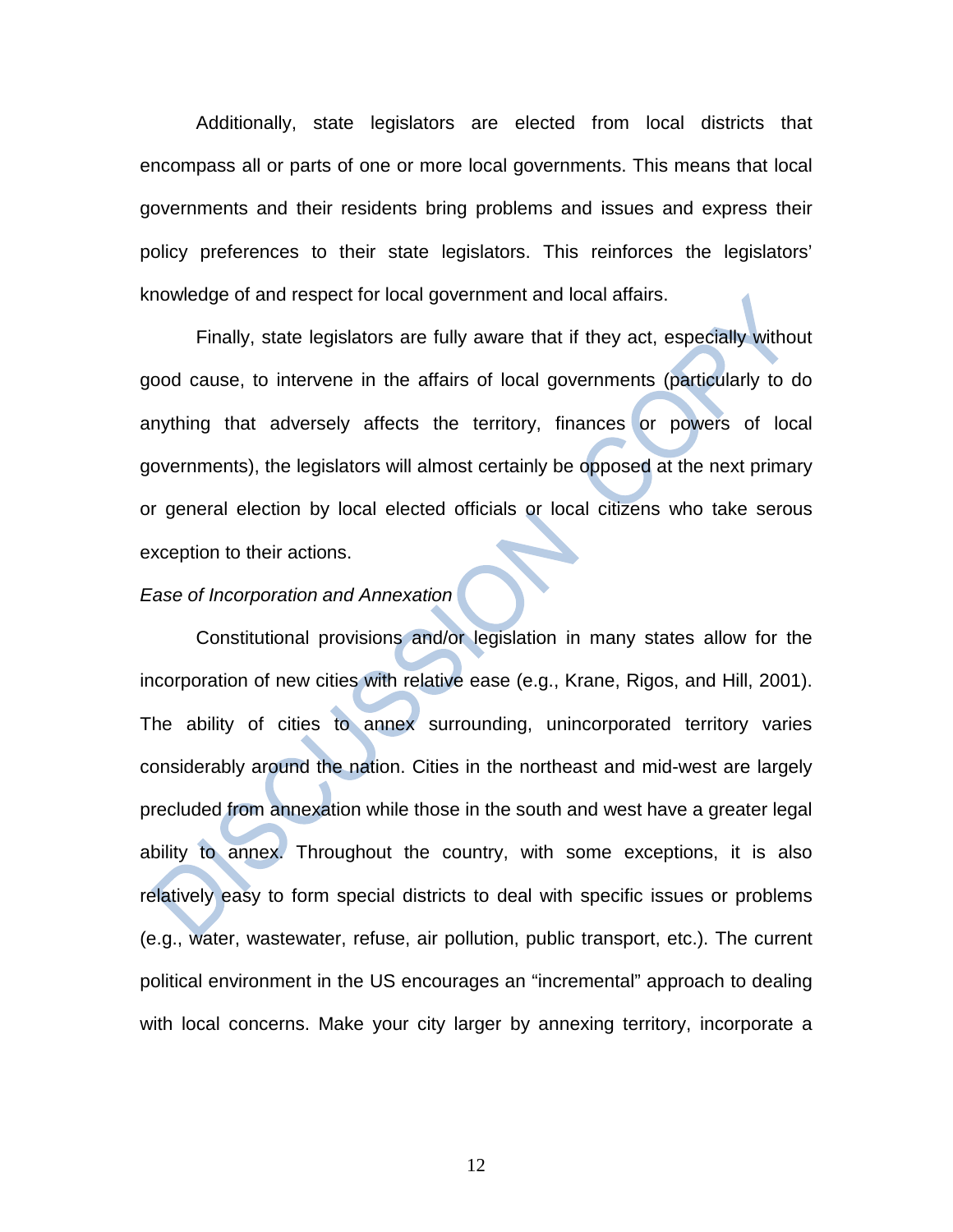new city, or form a special district to address a particular problem obviating the need for a more comprehensive approach.

#### *Race, Class, and the Protection of Enclaves*

The development of many metropolitan areas has been characterized by enclaves often defined in racial, ethnic, or socio-economic terms. Such a sorting out by race and class has come about in large part through local zoning and land use prerogatives and/or the incorporation of new municipalities. The evidence indicates that, in recent decades, race and class distinctions have become even more extreme between central cities and suburbs (Lowery, 2000).

A metropolitan approach would, almost necessarily, threaten at least the more well-off enclaves. Hence, those who benefit from the present existence of and the future ability to create new enclaves oppose metropolitan government. Additionally, residents of suburban enclaves (almost without regard to the racial or class makeup of these enclaves) would oppose metropolitan efforts to "bail out" central cities.

### *The Residential Bias of the American People*

Nearly every public opinion poll on the subject shows that large majorities of Americans prefer to live either in suburbs, small towns, and/or rural areas (see, for example, "Where we'd live," 1989). Additionally, and dating back at least to Jefferson, there is a strong anti-city bias abroad in the land. Americans generally profess to dislike large cities. In combination, these attitudes mean that, *ceteris paribus*, Americans not only will move out of and away from cities to suburban and fringe areas, but they will not be kindly disposed to participate in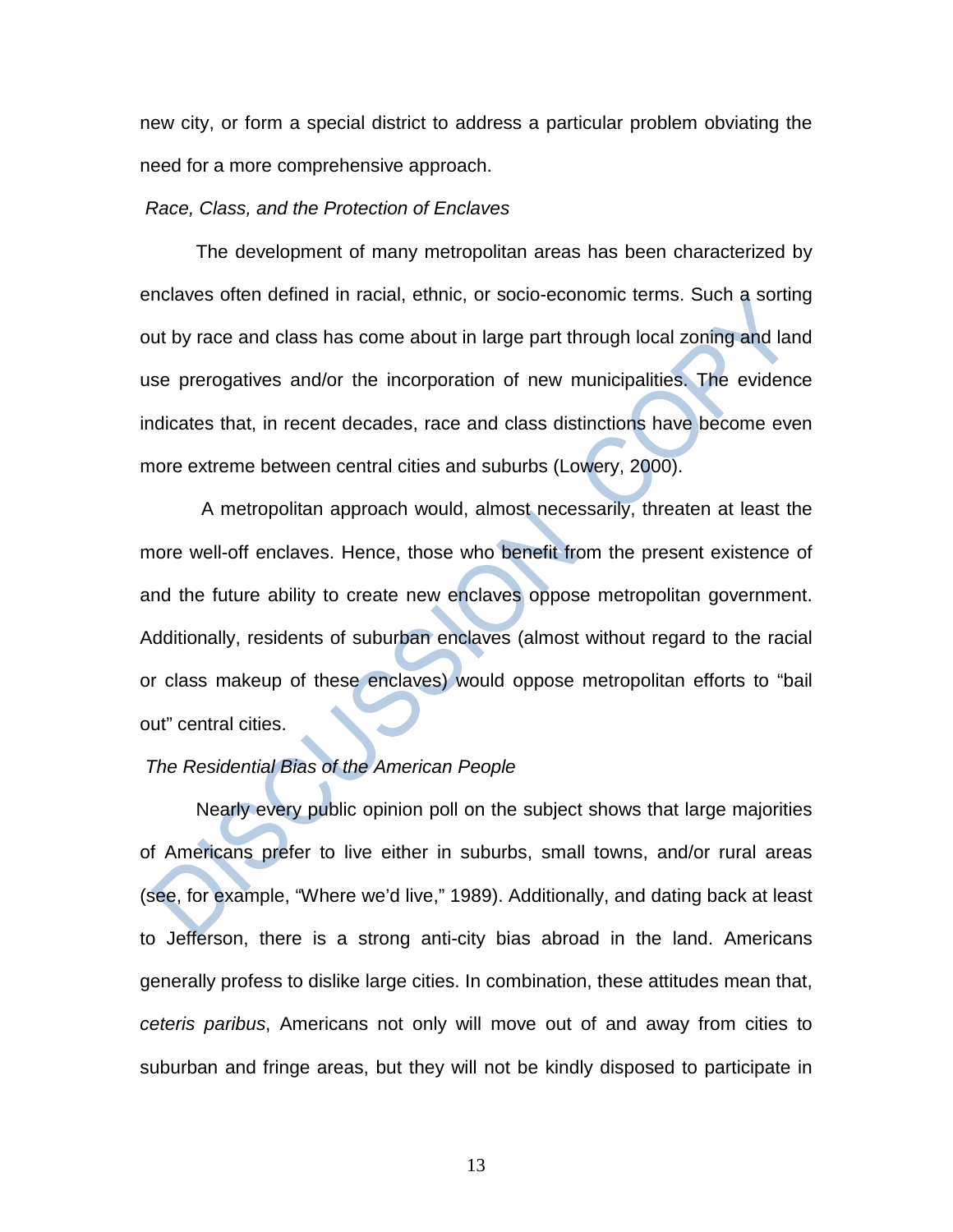efforts (especially those involving their tax dollars) to help central cities. This is true regardless of the merits of such campaigns or the dire needs of central cities. Moreover, for at least the past fifty years, the suburbs are precisely where Americans have moved, and when they get there they have shown virtually no interest in either assisting the central cities that they have left or surrendering the autonomy and independence of the suburbs and rural communities into which they have moved.

#### *Lack of Federal Leadership*

As we noted above, state governments rarely enter the domain of metropolitan or regional governance. Neither does the federal government. To begin with, unlike the American states and some European nations, the US federal government has no constitutional authority over local governments. More importantly, except for a brief period from about the mid-1960s until the late 1970s, with a brief interval of very limited impact in the 1990s, the US federal government has had little or no policy, presence, or interest in things urban or metropolitan. Indeed, the federal government has provided no significant or sustained leadership to help achieve metropolitan or regional governance at virtually any time.

## *The Strength of Pro-Sprawl and Pre-Fragmentation Forces*

This is a game, in the sense of the term as employed by Long (1958), that pits developers, builders, real estate organizations, suburban residents, and suburban elected officials against academics and "goo-goos" (e.g., the good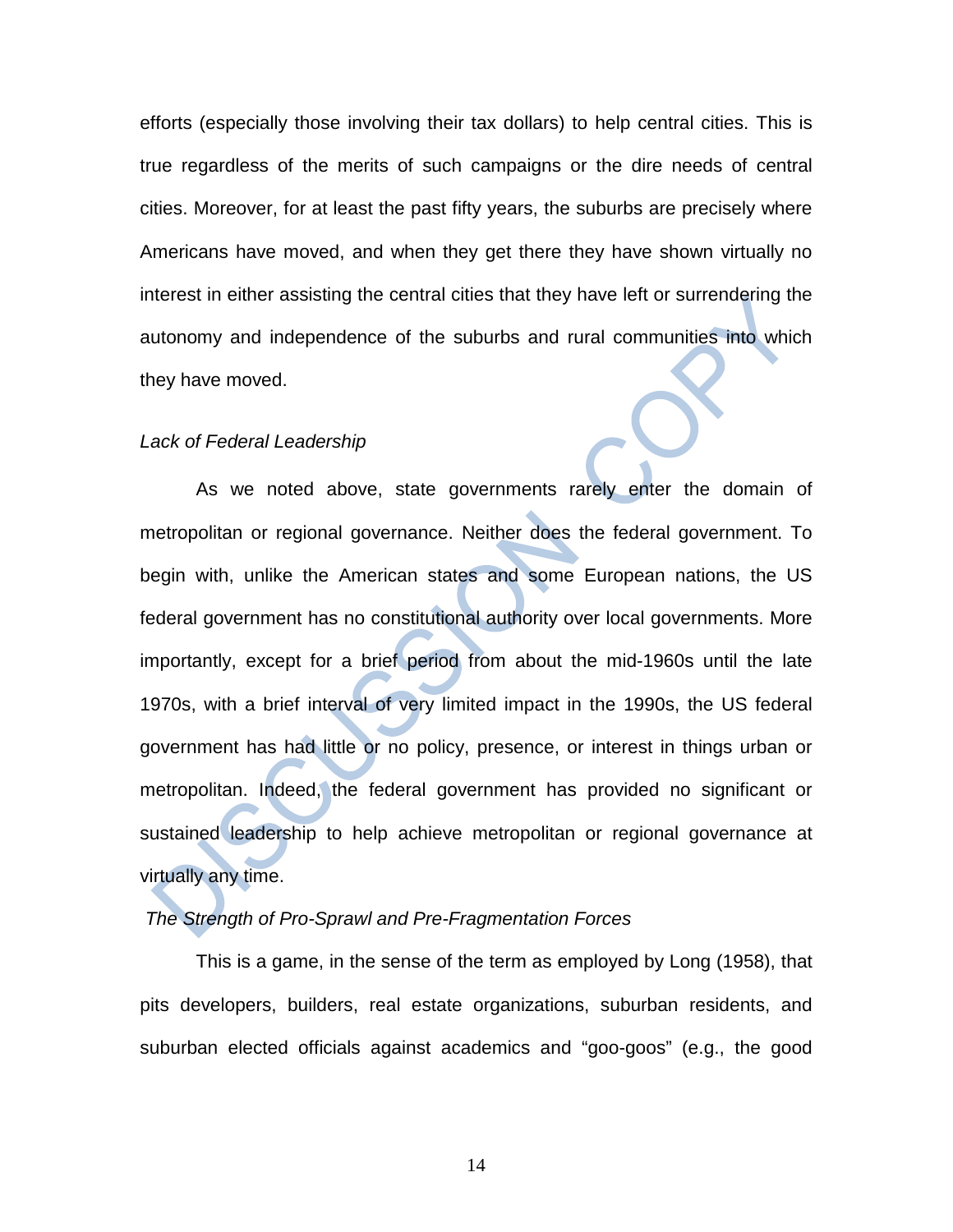government groups like Leagues of Women Voters, chambers of commerce, and editorial writers).

In nearly any contest between pro-sprawl and pro-regionalism forces, the staying power is clearly with the former who have strong and immediate financial interests at stake and who are organized and well-financed. The latter, by contrast, are mostly amateurs and volunteers who may have strong intellectual and emotional reasons for involvement, but who are usually poorly organized and financed. As George Washington Plunkitt said about the municipal reformers of his day, they "were only mornin' glories–looked lovely in the mornin' and withered up in a short time, while the regular machines went on flourishin' forever, like fine oaks" (Riordon, 1994: 57).

### *The Difficulty of Implementing a Metropolitan Government:*

Putting in place a metropolitan government is a difficult and complex undertaking. It involves complex arrangements between and among existing local governments and the layering in of the metropolitan unit. Governmental structure will be altered as will finances, not to mention local politics and a myriad of legal considerations. It can also be hard to maintain.

As we have previously noted, the one example closest to a metropolitan government in the US is found in Portland, Oregon. Planning for this metropolitan arrangement actually began in the late 1950s. Although Metro was initially approved by popular vote in 1978, it required a number of years of incremental movement to achieve its current form which came about via another popular vote in 1992. From planning to implementation it took almost forty years to achieve.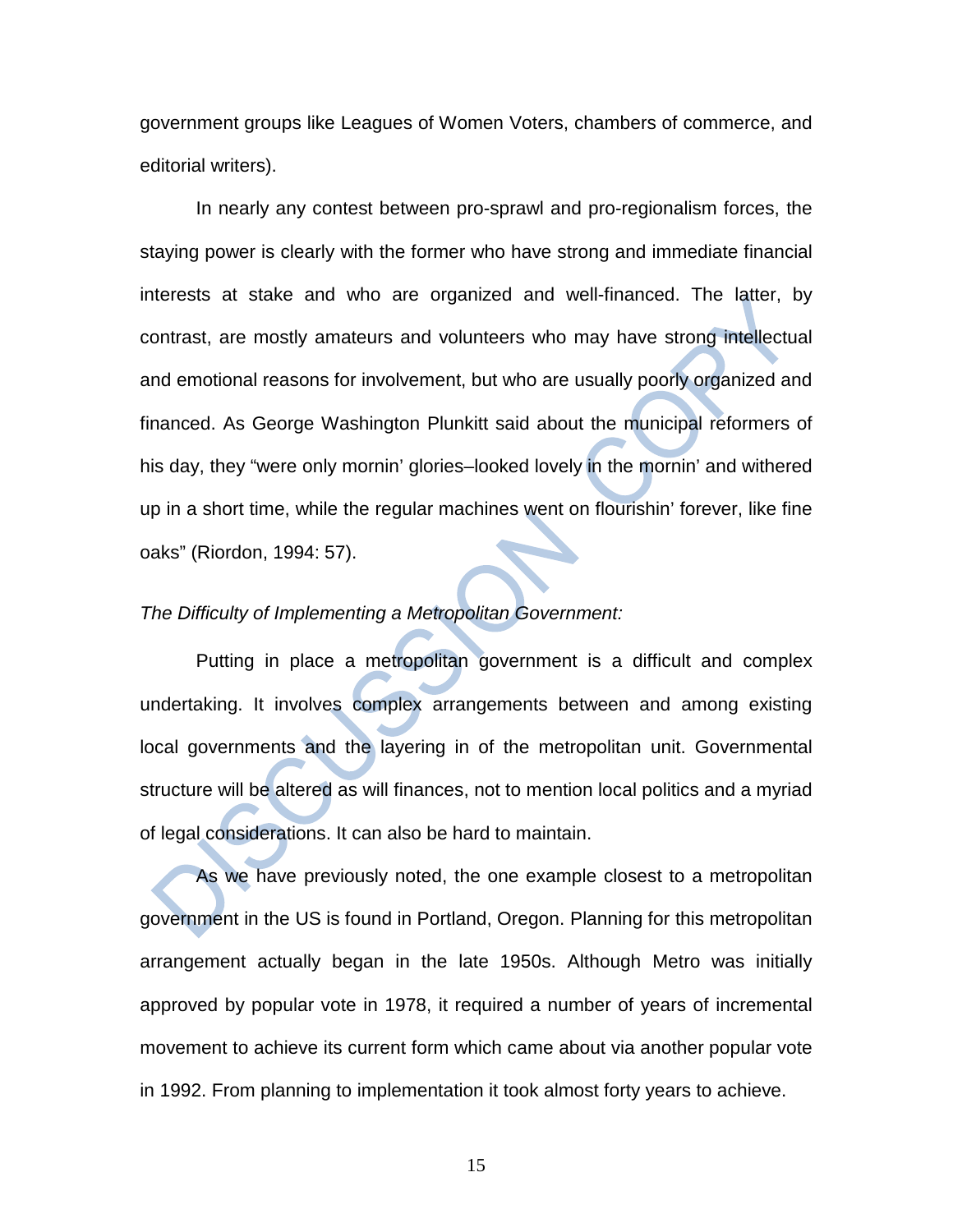The most recent city-county merger, Louisville/Jefferson County in Kentucky, was put before voters who said "no" three times starting in 1956 until the merger as was finally approved in 2000. Again it took several decades from "start to finish."

In fact, efforts to achieve some form of metropolitan governance usually begin (and almost always end) with easier, albeit limited and partial, alternatives rather than a true metropolitan government.

### *Uncertainty*

Just as economic markets do not like uncertainty, neither does the political system of a metropolitan area. Discussion of metropolitan government introduces an unacceptable level of uncertainty about what the political countryside will look like in the future, raising questions such as:

- $\triangleright$  How will the change be implemented?
- $\triangleright$  How long will it take?
- $\triangleright$  What is the implementation process going to entail?
- $\triangleright$  Who will be affected and how?
- $\triangleright$  Who will be in charge of the changes?

These are questions that engender uncertainly and thus great reluctance to venture very far from the status quo.

## *Local Government Autonomy*

Local government autonomy–or the ability of these governments to exercise their police powers ("the power to regulate private activities in order to protect the public health, safety and morals," Gray and Eisinger, 1997; 365) broadly within their territories–is sacrosanct in the US. There is absolutely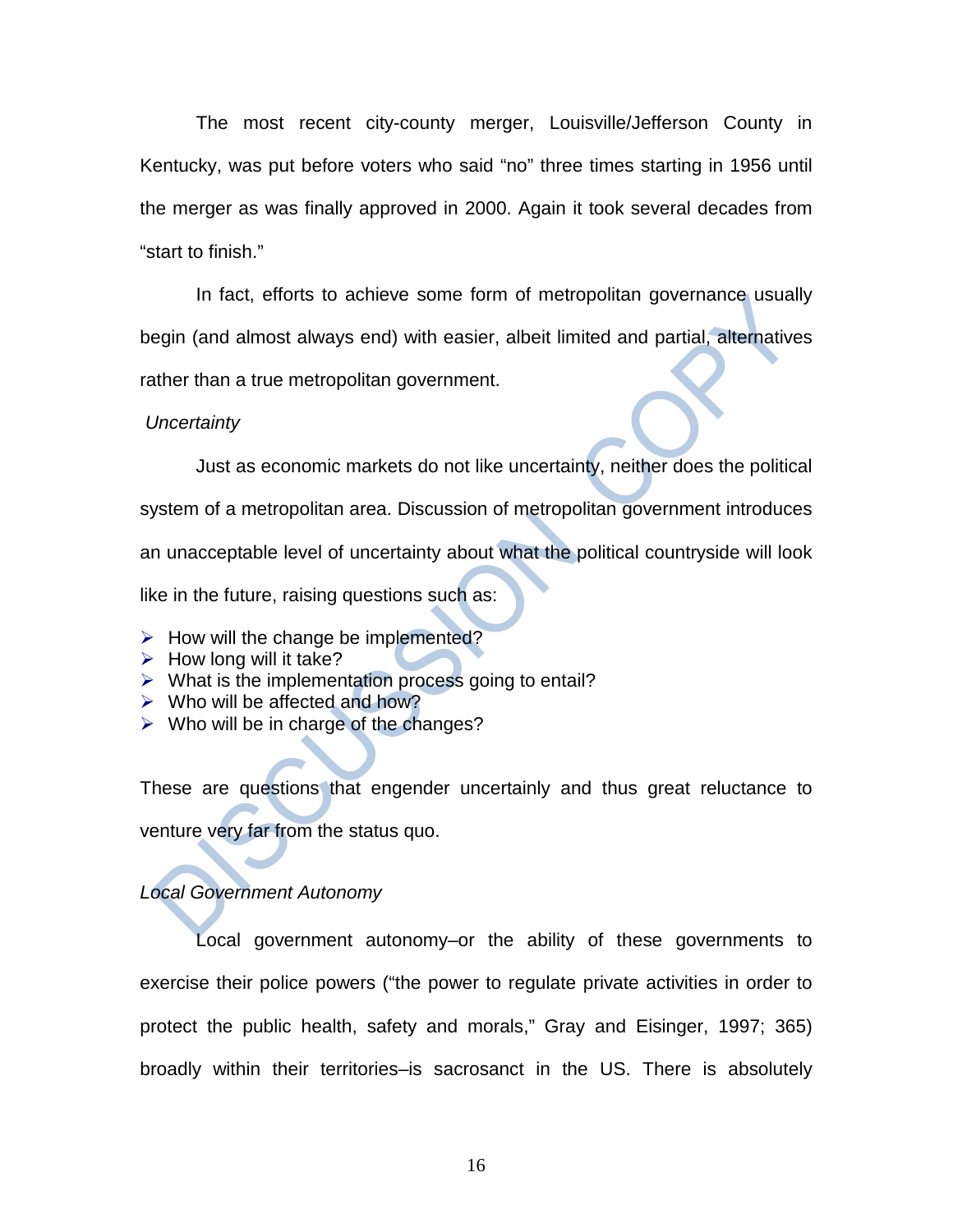nothing new about this conclusion; it has been well known for over one hundred years (Danielson, 1976; Teaford, 1979). Indeed, local autonomy is the single most important reason that American local governments are unwilling to enter into arrangements for regional governance.

Arrangements for regional governance that would have "teeth"–that is, would involve local governments ceding authority to regional entities to address certain matters now under their exclusive control (e.g., land development and public education) would directly threaten local autonomy. As Williams (1967) pointed out over three decades ago, although local governments may be willing to cooperate on matters of systems maintenance (essentially house-keeping and infrastructure matters), they are highly unlikely to give up control over lifestyle issues. Nothing much has changed in this regard in the thirty plus years since Williams wrote this.

Although local governments are creatures of their respective states and although state governments have constitutional and legal rights to control local governments, for the most part everyone acts like local governments are autonomous. And local governments and their citizens continually guard their autonomy. Local autonomy becomes especially salient politically when lifestyle issues are involved (e.g., schools, law enforcement, zoning, and other land use powers, etc.). The fear is that in addressing area-wide issues and concerns, metropolitan government will erode local autonomy–and, to be effective it would have to.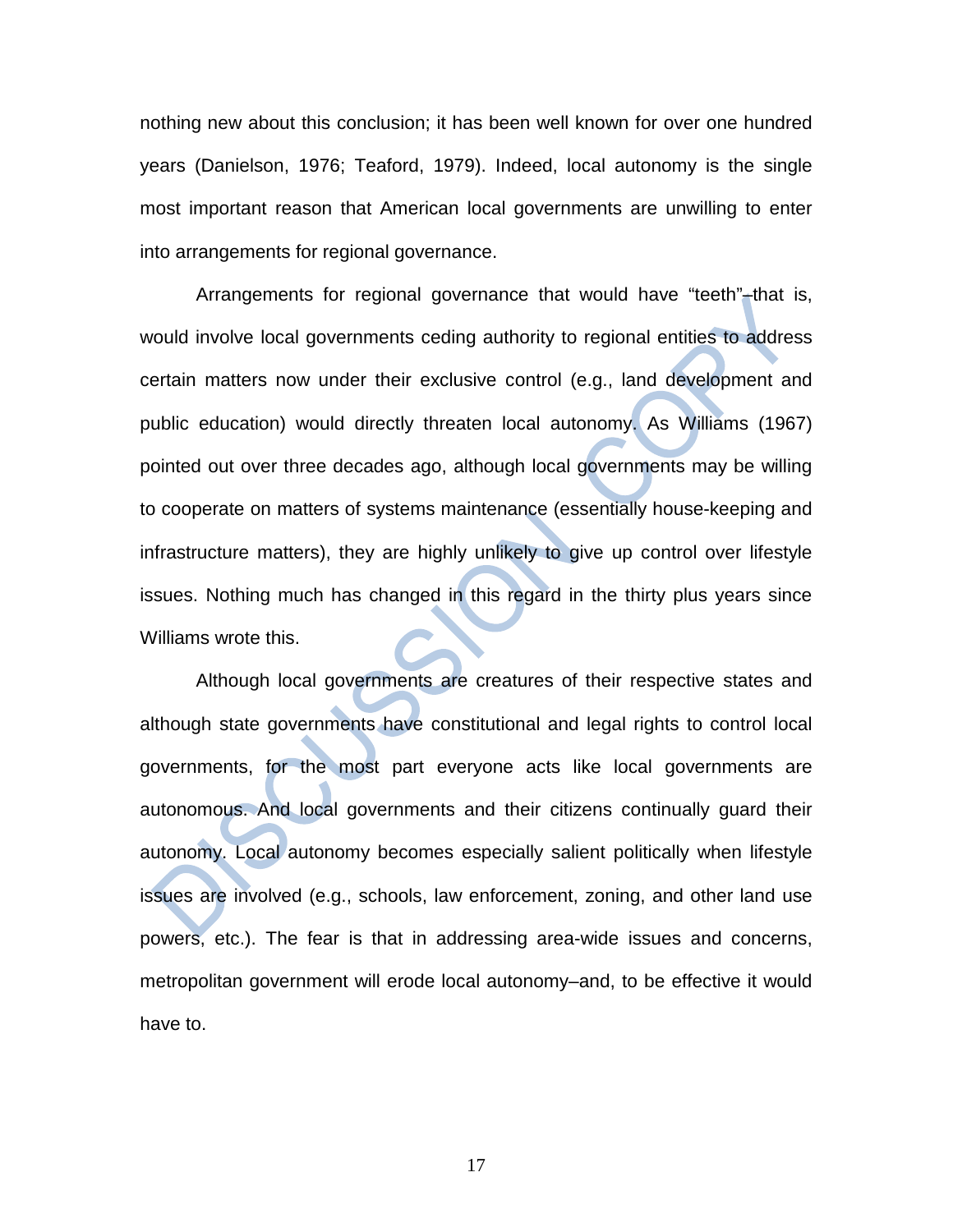#### **II. Economic and Financial Considerations**

#### *Protection of Financial Base*

The fragmentation of local governments in metropolitan areas produces a disparity among jurisdictions where available resources are not geographically consistent with public service needs. Often the disparity is very large. This leads to a situation of "have" and "have-not" communities. While the *have-nots* might prefer a redistributive metropolitan resource base, they usually lack in political and economic power to move metropolitan forward. The *have* communities generally possess the power and resources to protect their financial bases. As is true in most human pursuits, money matters. It is no different in this context.

## *Inter–jurisdictional Economic Competition*

One thing that a metropolitan government might do well is to promote an entire region for economic development purposes. The notion is to promote the entire region for economic development and worry about specific locations within the region as a second stage in the process. Theoretically everyone benefits if new economic development is attracted to a metropolitan area even if it does not fall within a specific locality.

Resources, structure, and local energy and power would be focused on the region as a whole. In a milieu of fragmented local governments, which characterizes nearly all of metropolitan America, such an approach would tend to lessen inter–jurisdictional competition. It would be much less likely that a municipality within the metropolitan area would be able to promote just itself effectively and, thus, it would lose the associated benefits from its own self-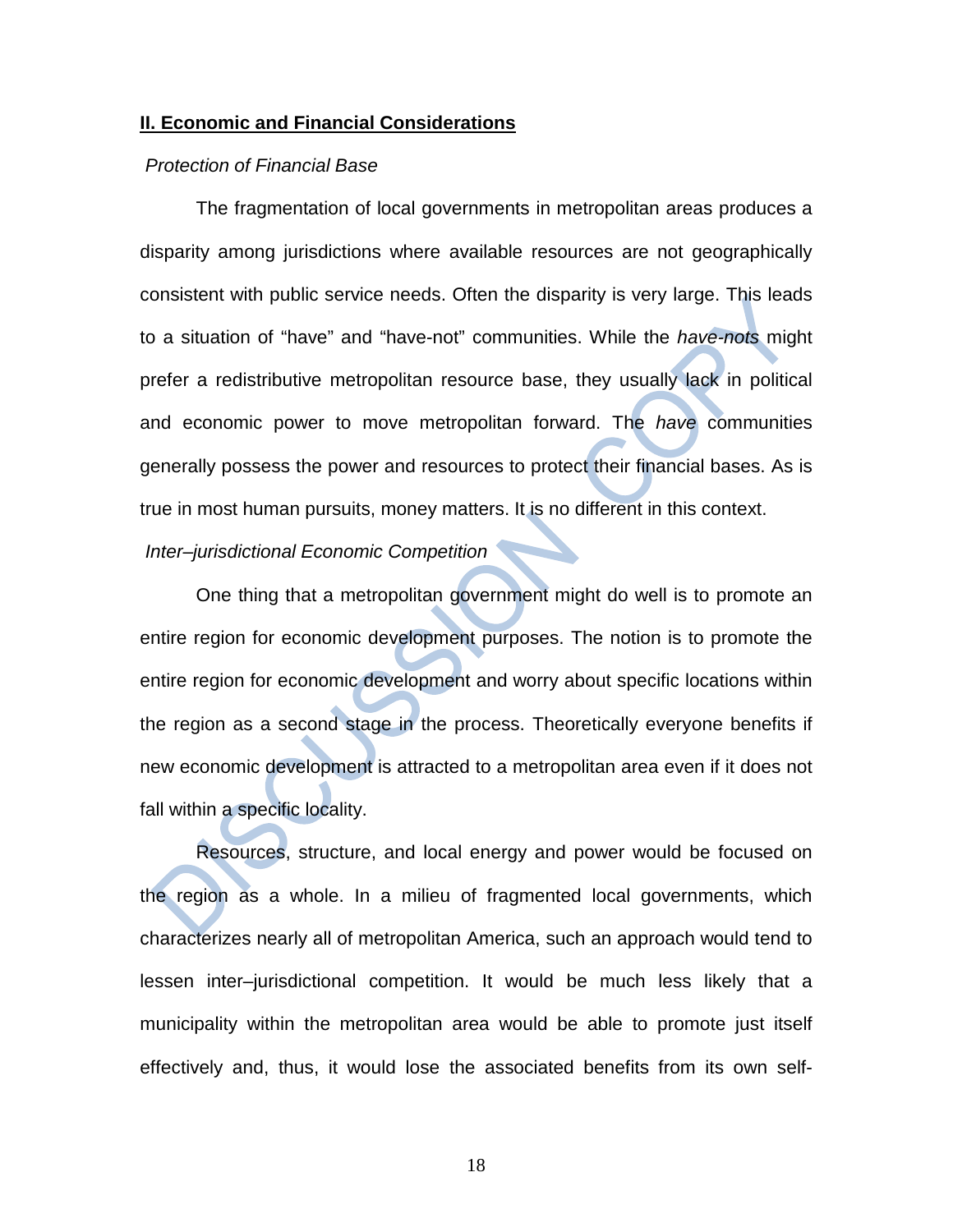promotion to those derived from an area wide economic development strategy. In essence self-promotion is perceived as giving a greater advantage to a local community than regional promotion. This advantage would be lost, or lessened, with metropolitan government.

### *Fear of New Taxes*

"No new taxes" is a mantra that has played out in recent years over both the national and state countryside. It also is very much in play at the local level. A fear associated with metropolitan government is that it would entail new taxes, often viewed as significant, to support metropolitan services. Local residents already feel over burdened with the local taxes they are paying. City property taxes which grow with increasing housing prices, sales taxes levied for general and increasingly for specific purposes, and property taxes associated with schools and special districts all contribute to this view.

Even with the suggestion that metropolitan government would be "revenue neutral" in keeping with a no new taxes mantra often voiced in a metropolitan reform context there would still be a redistribution of resources across the area, perhaps considerable. Some residents would lose and some would gain. Overriding concerns are: who gains, who loses, and how much is gained or lost?

## *How to Move Toward Regional Government/Governance*

The process of moving from the present status quo for government structure in the US has proven to be very difficult, or one might even say virtually impossible. Despite compelling arguments with a variety of rationales for regional government spelled out over the past fifty years or longer, none truly exists.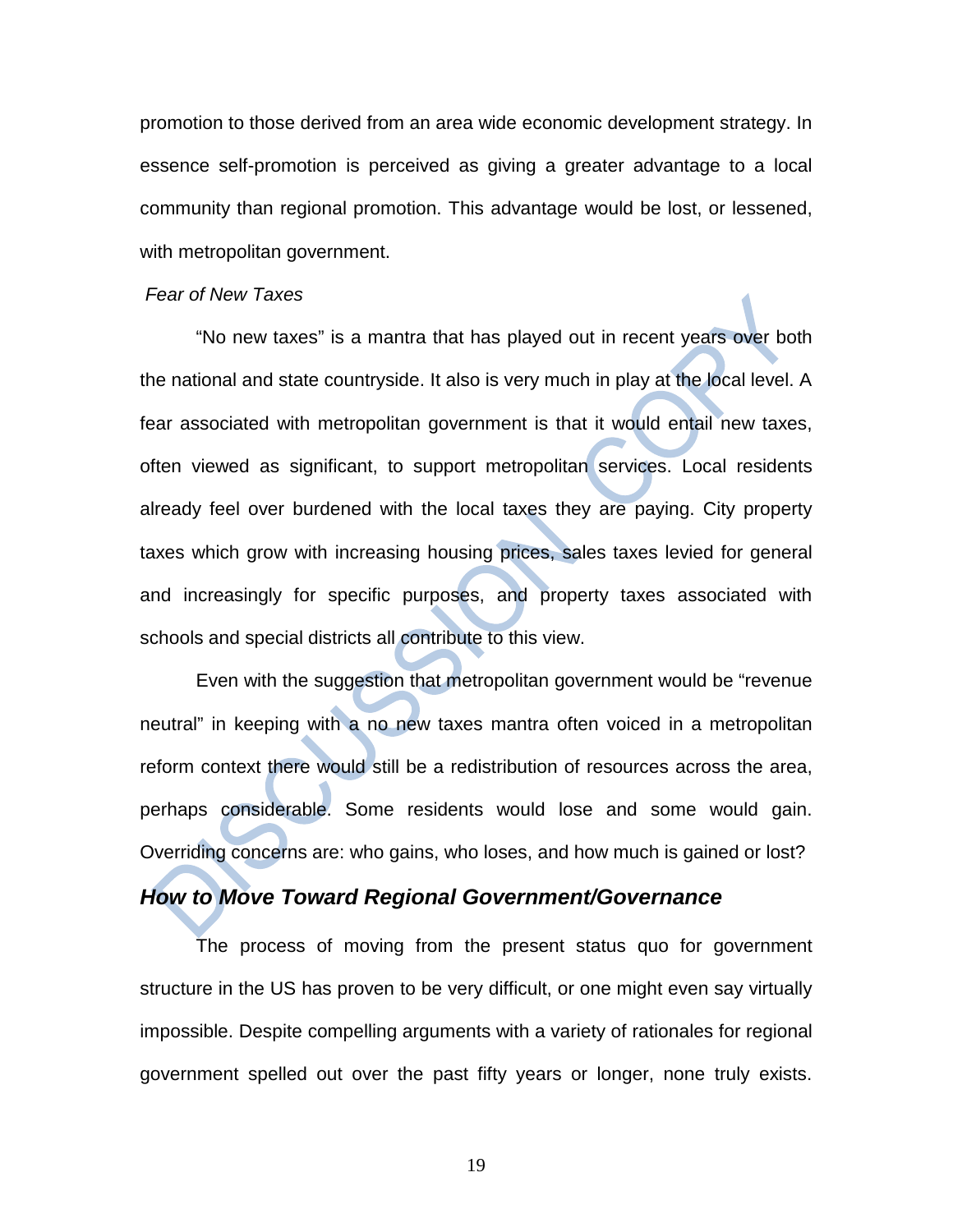Metro Portland is the sole exception of regional government. However, it still lacks in complete geographical coverage which is three out of eight counties in the MSA. Also, while it encompasses many regional functions it does not cover all that could legitimately be viewed as regional.

Walker (1987) has provided an outline of types of movement toward regional governance. It is quite exhaustive in its specification and has categories that range from "easiest" to "middling" to "hardest." It is shown in Table 2.

As might be anticipated the *easiest* types are the ones that have been most widely adopted since they require only a marginal shift from an existing status quo situation. They represent many of the components inherent to a new regionalism approach to metropolitan governance–not through a formal regional government structure but through informal arrangements. Some are:

- $\triangleright$  informal cooperation,
- $\triangleright$  inter–local service agreements,
- $\triangleright$  private contracting,
- $\triangleright$  extra–territorial powers,
- $\triangleright$  regional councils/councils of government,
- $\triangleright$  joint powers agreements,
- $\triangleright$  cooperative purchasing agreements.

The easiest category is characterized by informal arrangements and agreements

that are narrow both in geographical and functional scope.

The *middling* category is more troublesome in terms of adoption but has been manifest in the use of special districts and to a lesser extent annexations. As was shown in Table 1 special districts have increased by 303% between 1952 and 2007 from 12,340 to 37,381.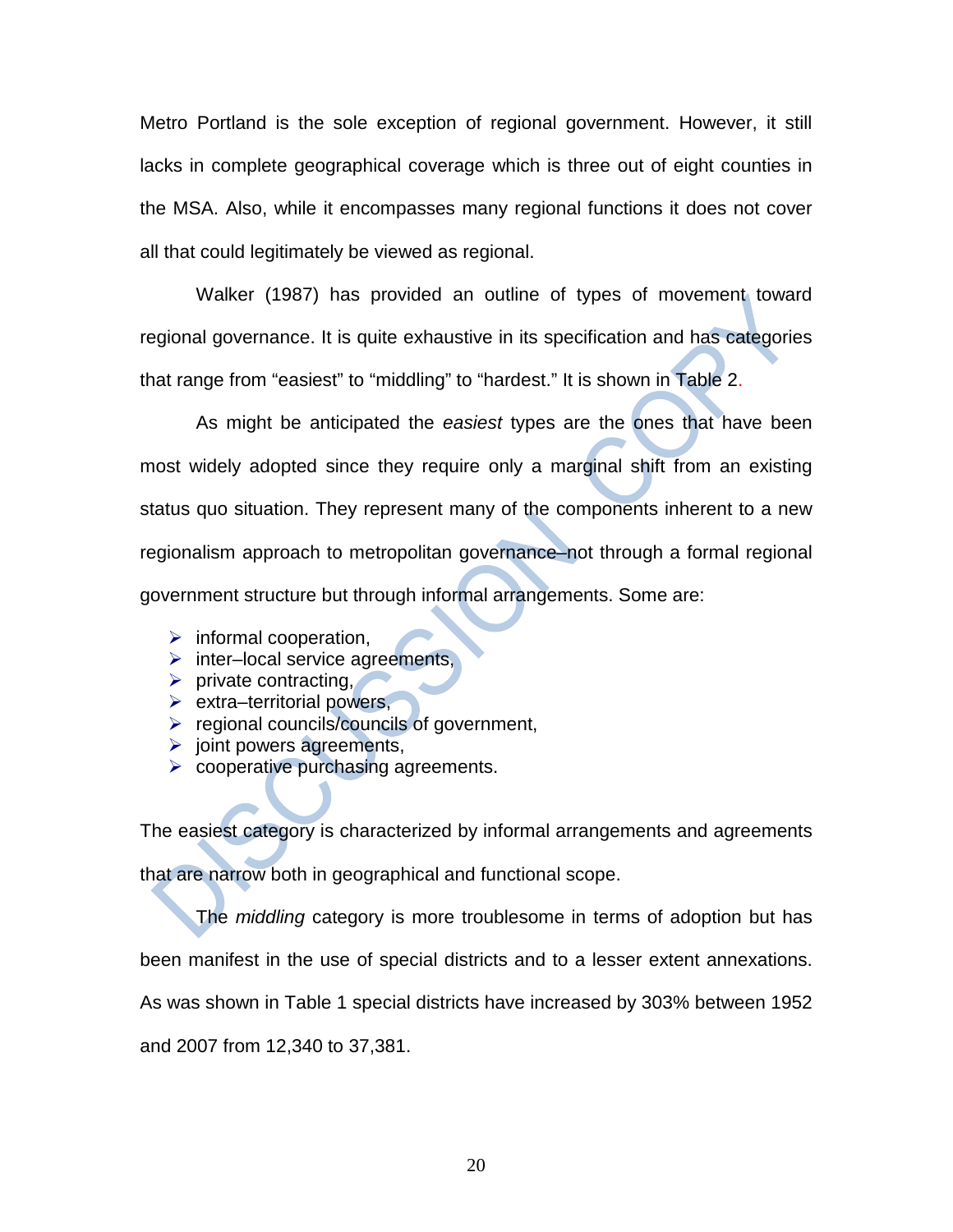## **Table 2**

| <b>Regional Governance Approaches: Walker's Classification</b> |
|----------------------------------------------------------------|
|----------------------------------------------------------------|

| Approach                                                              | Regional Ouvernance Approaches. Walker's Classincation<br>Summary description                                                    |  |  |
|-----------------------------------------------------------------------|----------------------------------------------------------------------------------------------------------------------------------|--|--|
| Easiest                                                               |                                                                                                                                  |  |  |
| Informal cooperation                                                  | Collaborative and reciprocal actions between two<br>local governments                                                            |  |  |
| Inter-local Service Agreements                                        | Voluntary but formal agreements between two or<br>more local governments                                                         |  |  |
| Joint Powers Agreements                                               | Agreements between two or more local<br>governments for joint planning, financing, and<br>delivery of a service                  |  |  |
| <b>Extra-territorial Powers</b>                                       | Allows a city to exercise some regulatory authority<br>outside of its boundary in rapidly developing<br>unincorporated areas     |  |  |
| Regional Councils/Councils of<br>Government                           | Local councils that rely mostly on voluntary efforts<br>and have moved to regional agenda-definer and<br>conflict-resolver roles |  |  |
| <b>Federally Encouraged Single-</b><br><b>Purpose Regional Bodies</b> | Single-purpose regional bodies created when tied to<br>federal funds<br>Established by states in the 1960s and early 1970s       |  |  |
| <b>State Planning and Development</b><br><b>Districts</b>             | to bring order to chaotic creation of federal special<br>purpose regional programs<br>Service contracts with private providers.  |  |  |
| Contracting (private)                                                 |                                                                                                                                  |  |  |
| Middling                                                              |                                                                                                                                  |  |  |
| <b>Local Special Districts</b>                                        | Provides a single service or multiple related services                                                                           |  |  |
| <b>Transfers of Functions</b>                                         | on a multi-jurisdictional basis<br>Shifting of responsibility for provision of a service<br>from one jurisdiction to another     |  |  |
| Annexation                                                            | Bringing an unincorporated area into an<br>incorporated jurisdiction                                                             |  |  |
| <b>Regional Special Districts and</b><br><b>Authorities</b>           | Region wide districts for providing a service, for<br>example, mass transit or sewage disposal                                   |  |  |
| <b>Metro Multipurpose District</b>                                    | A regional district to provide multiple functions                                                                                |  |  |
| <b>Reformed Urban County</b>                                          | Establishment of a charter county                                                                                                |  |  |
| <b>Hardest</b><br><b>One-Tier Consolidation</b>                       | Consolidation of city and county                                                                                                 |  |  |
| <b>Two-Tier Restructuring</b>                                         | Division of functions between local and regional                                                                                 |  |  |
| Three-Tier Restructuring                                              | Agencies at multiple levels of government that                                                                                   |  |  |
|                                                                       | absorb, consolidate, or restructure new and/or                                                                                   |  |  |
|                                                                       | existing roles and responsibilities                                                                                              |  |  |

*Source:* Adapted from Walker (1987).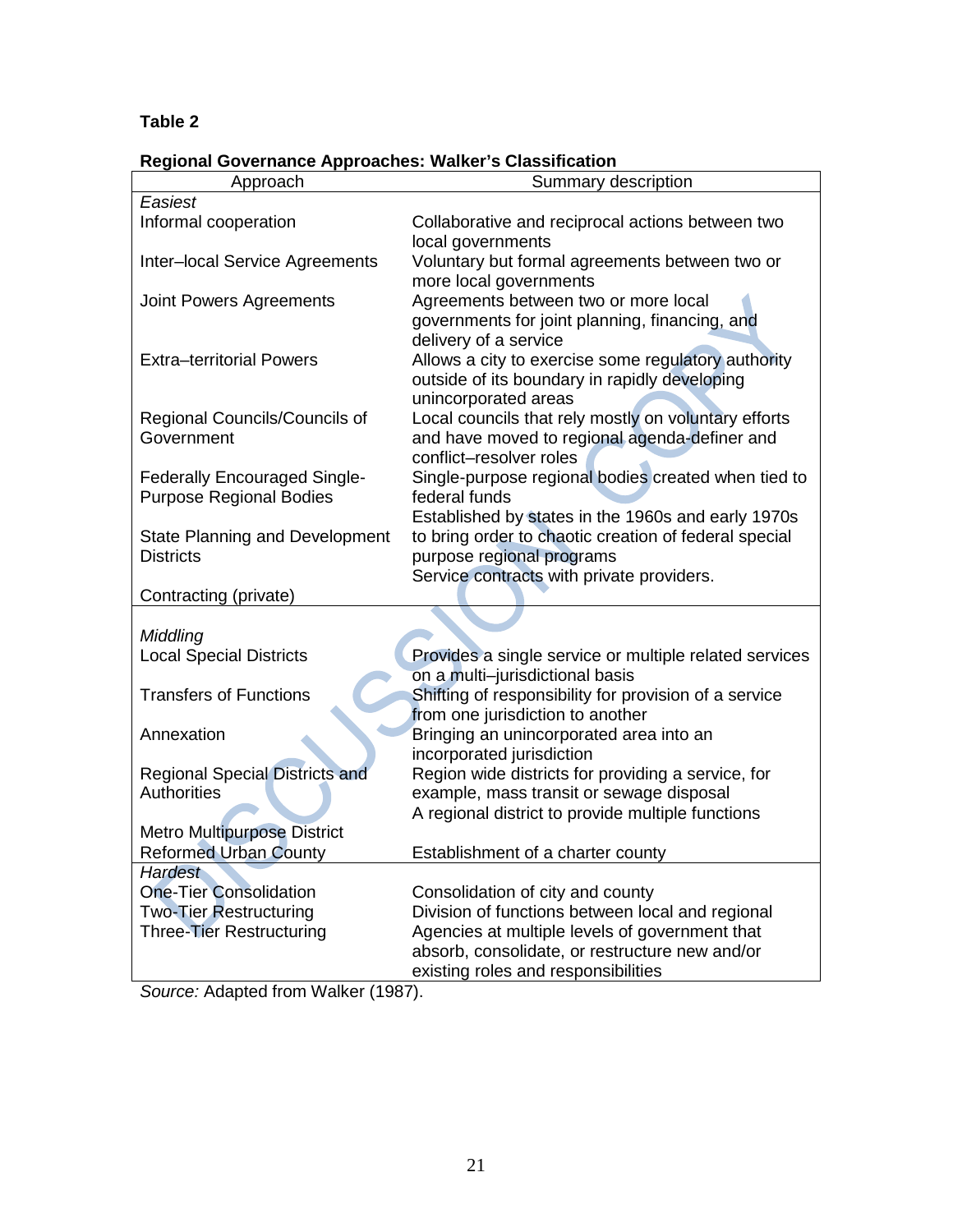The type of special districts that have been authorized varies widely but they all share a common distinction, they deal with a single function. Sometimes they cover multiple counties in a MSA but more often they are limited to a single county area. The types of special districts in existence for 2002 are shown in Table 3 (Census of Governments, *Government Organization 2002*, pp. 13–15).

As is obvious from a perusal of this list most of these functions are well suited for a regional organization covering two or more counties. However, in 2002 most of the 35,052 special districts in existence were contained within a single county. Only 4,458 (13%) were "located within part or all of two or more county areas." In addition, only 3,175 or 9 percent, provided more than a single function (Census of Governments, *Governmental Organization 2002*, pp. 13-16).

Walker's *hardest* category is manifest in the US only as one–tier consolidation of city and county. With the exception of Metro Portland the two and three tier consolidation category is a void. Even the presence of a one–tier consolidation approach is limited. Table 4 lists the consolidations that have occurred since 1805, some 204 years. Despite hundreds of referendum proposals, only a paltry thirty–four have been enacted.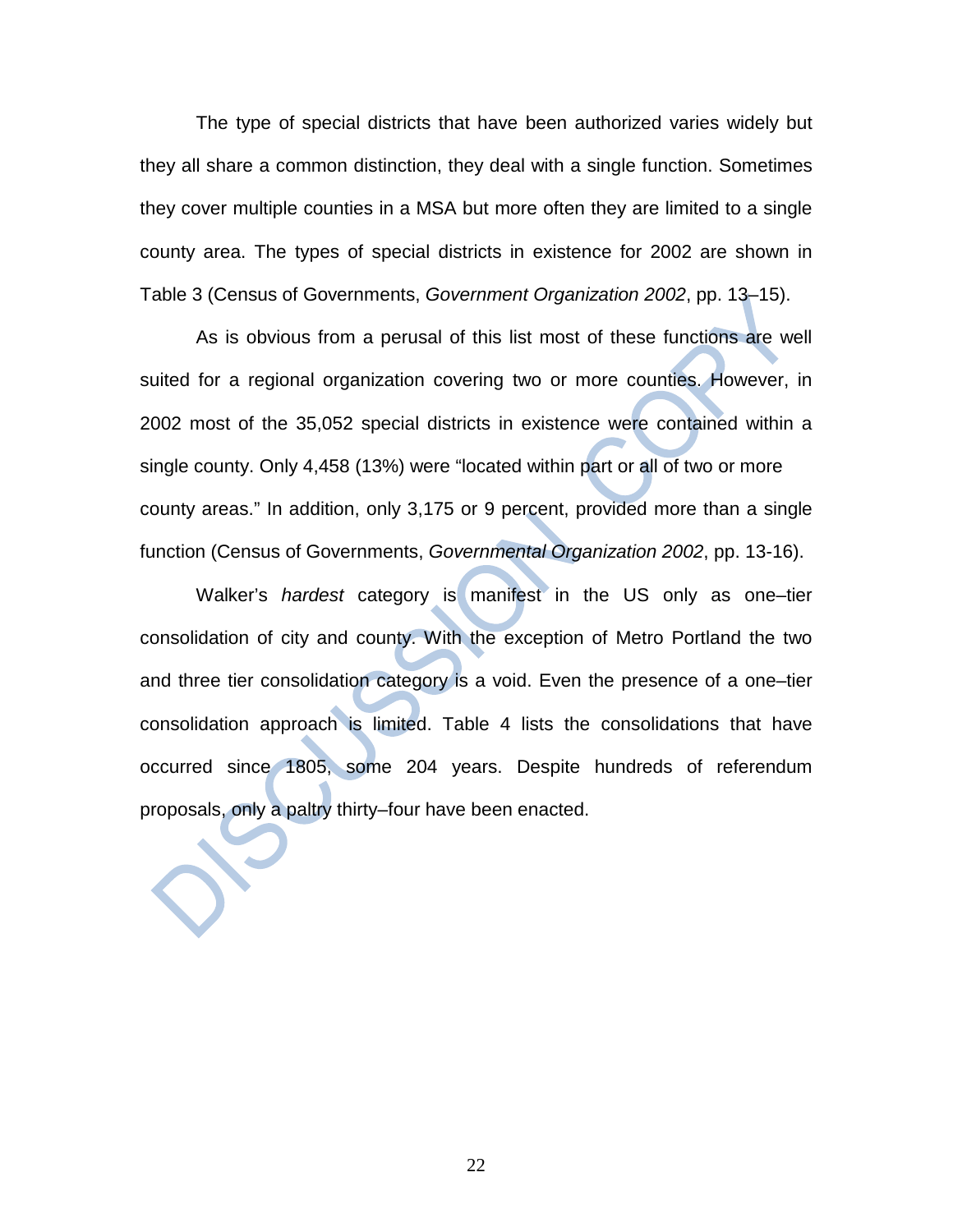| Table 3                                                                   |                      |
|---------------------------------------------------------------------------|----------------------|
| <b>Types of Special Districts in the US</b>                               | <b>Number (2002)</b> |
| <b>Single Function Districts</b>                                          | 31,877               |
| education (not a school district)                                         | 518                  |
| libraries                                                                 | 1,580                |
| hospitals                                                                 | 711                  |
| health                                                                    | 753                  |
| welfare                                                                   | 57                   |
| highways                                                                  | 743                  |
| air transportation                                                        | 510                  |
| other transportation                                                      | 205                  |
| drainage and flood control                                                | 3,247                |
| soil and water conservation                                               | 2,506                |
| other natural resource                                                    | 1,226                |
| parks and recreation                                                      | 1,287                |
| housing and community                                                     |                      |
| development                                                               | 3,399                |
| sewerage                                                                  | 2,004                |
| solid waste management                                                    | 455                  |
| water supply                                                              | 3,405                |
| other utilities                                                           | 1,161                |
| fire protection                                                           | 5,725                |
| cemeteries                                                                | 1,666                |
| industrial development                                                    | 234                  |
| other single function                                                     | 1,161                |
| <b>Multi-Function Districts</b>                                           | 3,175                |
| natural resources and                                                     |                      |
| water supply                                                              | 102                  |
| sewerage and water supply                                                 | 1,446                |
| other multi-function                                                      | 1,627                |
| <b>Total Special Districts as of 2002</b>                                 | 35,052               |
|                                                                           |                      |
| Source: Census of Governments (2002), Government Organization, pp. 13-15. |                      |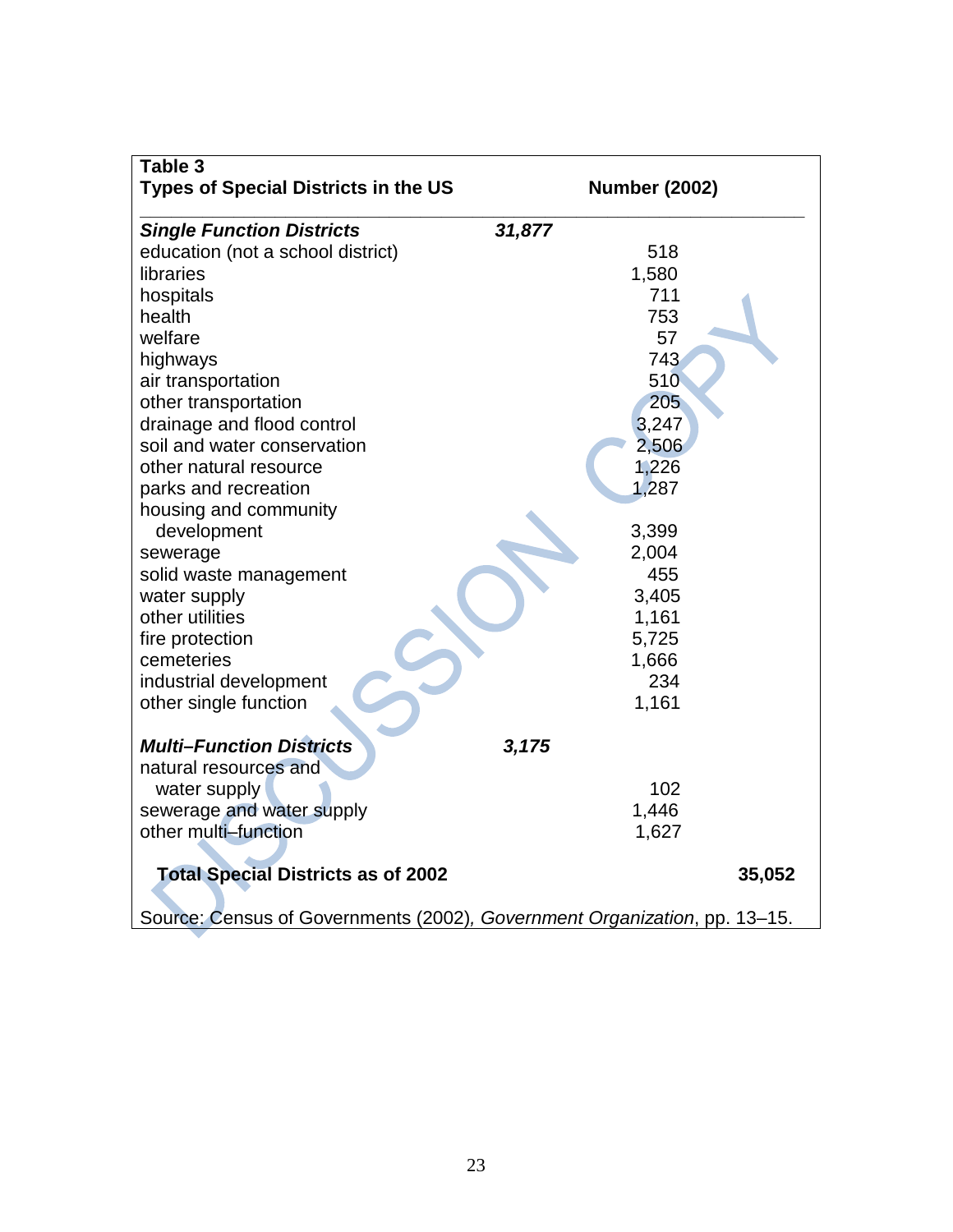## **Table 4**

## **Successful City-County Consolidations**

| Year |                                                       | <b>Means</b> |
|------|-------------------------------------------------------|--------------|
|      | <b>Approved</b> Local Jurisdictions Involved, State   | <b>Used</b>  |
|      | 1805 New Orleans, New Orleans Co., LA                 | LA           |
|      | 1821 Boston, Suffolk Co., MA                          | LA           |
|      | 1821 Nantucket Town, Nantucket Co., MA                | LA           |
|      | 1854 Philadelphia, Philadelphia Co., PA               | LA           |
|      | 1856 San Francisco, San Francisco CO., CA             | LA           |
|      | 1874 New York, New York Co., NY                       | LA           |
|      | 1898 New York, Brooklyn, Bronx, Staten Island, Queens | LA           |
|      | 1904 Denver, Denver Co., CO                           | LA           |
|      | 1907 Honolulu, Honolulu Co., HI                       | LA           |
|      | 1947 Baton Rouge, East Baton Rouge Parish, LA         | <b>REF</b>   |
|      | 1952 Hampton, Elizabeth City Co., VA                  | <b>REF</b>   |
|      | 1958 Newport News, Warwick Co., VA                    | <b>REF</b>   |
|      | 1962 Nashville, Davidson Co., TN                      | <b>REF</b>   |
|      | 1962 Virginia Beach, Princess Ann Co., VA             | <b>REF</b>   |
|      | 1962 South Norfolk, Norfolk Co., VA                   | <b>REF</b>   |
|      | 1967 Jacksonville, Duval Co., FL                      | <b>REF</b>   |
|      | 1969 Carson City, Ormsby Co., NV                      | <b>REF</b>   |
|      | 1969 Indianapolis, Marion Co., IN                     | LA           |
|      | 1969 Juneau, Greater Juneau Borough, AK               | <b>REF</b>   |
|      | 1970 Columbus, Muskeg Co., CA                         | <b>REF</b>   |
|      | 1971 Holland/Whaleville Towns, Nansemond Co., VA      | <b>REF</b>   |
|      | 1971 Sitka, Greater Sitka Borough, AK                 | <b>REF</b>   |
|      | 1972 Suffolk, Nansemond Co., VA *                     | <b>REF</b>   |
|      | 1974 Lexington, Fayette Co., KY                       | <b>REF</b>   |
|      | 1975 Anchorage, Greater Anchorage Area Borough, AK    | <b>REF</b>   |
|      | 1977 Anaconda, Deer Lodge Co., MT                     | <b>REF</b>   |
|      | 1977 Butte, Silver Bow Co., MT                        | <b>REF</b>   |
|      | 1984 Houma, Terrebonne Parish, LA                     | <b>REF</b>   |
|      | 1990 Athens, Clark Co., GA                            | <b>REF</b>   |
|      | 1992 Lafayette, Lafayette Parish, LA                  | <b>REF</b>   |
|      | 1995 Augusta, Richmond Co., GA                        | <b>REF</b>   |
|      | 1997 Kansas City, Wyandotte Co., KS                   | <b>REF</b>   |
|      | 1999 Louisville, Jefferson Co., KY                    | <b>REF</b>   |
|      | 2000 Hartsville, Trousdale Co., TN                    | <b>Not</b>   |
|      |                                                       | reported     |

*Source*s: Wallis, A.D. (1994); Leland and Thurmaier (2005); National Association of Counties, [http://www.naco.org.](http://www.naco.org/) LA= legislative action REF= referendum.

**\*** Suffolk initially was a county, but became a municipality prior to consolidation.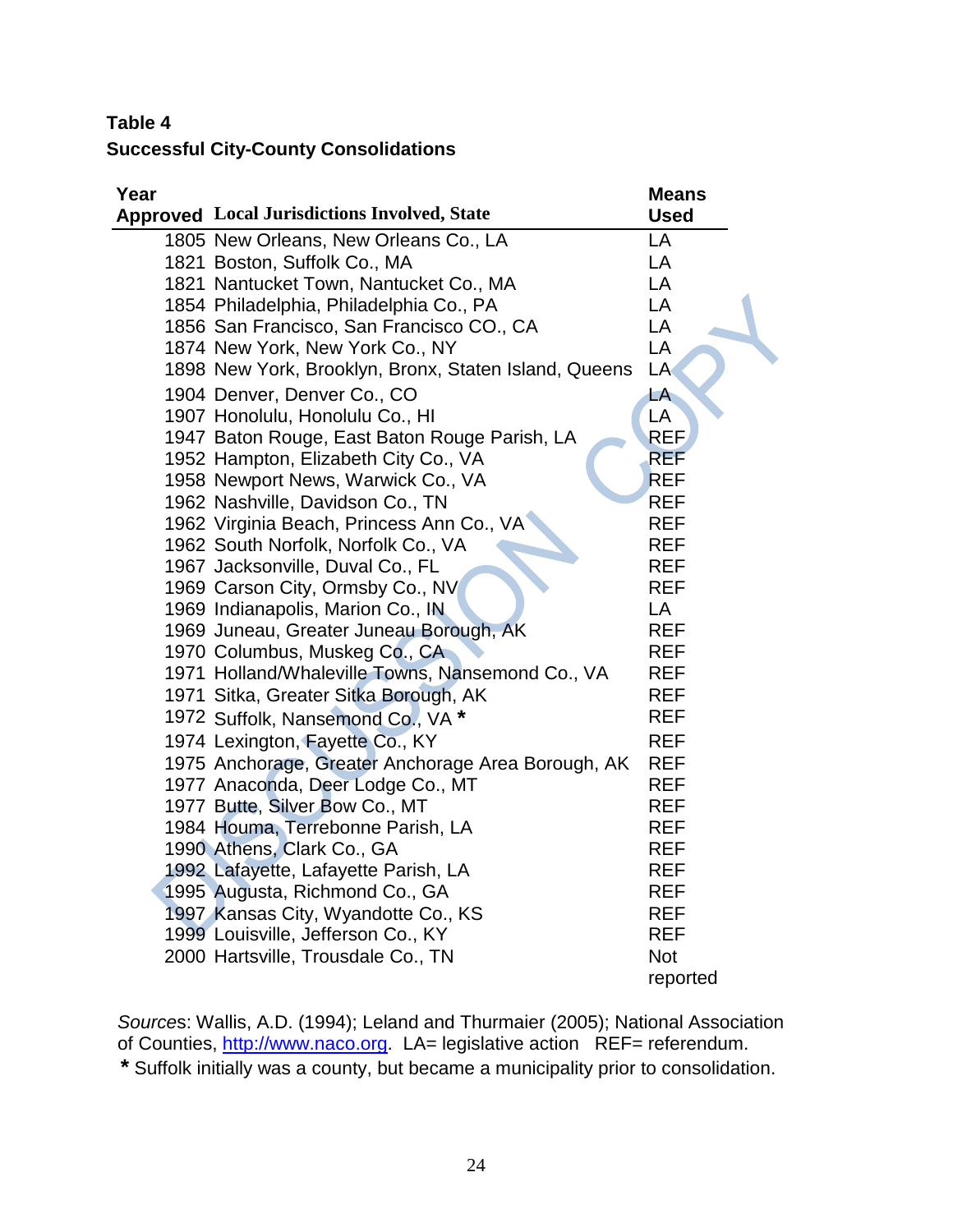## *Spanning Governance Reform: the St. Louis Metro Area*

 While there are far too many metro areas in the US to spell out what has been done to further metro governance across all of them use of an example helps to illustrate the points spelled out above. To this end examination of the St. Louis metro area depicts all types of governance reforms from formal government structure to city/county consolidation to special districts to informal agreements and arrangements.

 Beginning with Walker's "hardest" category, in terms of formal government structure changes several attempts have been made to reform government in the St. Louis area. Going back to 1876 they involve the following based proposals

*NOTE: The following sections draw from E.T. Jones and D. Phares in Phares (2009), Chapter 5, pp. 79-107.*

### *Formal Governance Proposals*

### *Separation of the City from the County: The "Great Divorce"*

By 1876 St. Louis City was a large city in a rural county that had very sparse population and limited commercial activity and tax base. This produced pressure for the city to separate itself from the county and avoid the financial burden of supporting the county. The relationship between these governments had been characterized by "uninterrupted controversy" since the early 1860s (Cassella, 1959, p. 87).

During the constitutional convention in 1875 the city-county relationship was at the forefront. It adopted a provision that authorized separation which was approved in 1875. Using the new constitution, a specific mandate was prepared to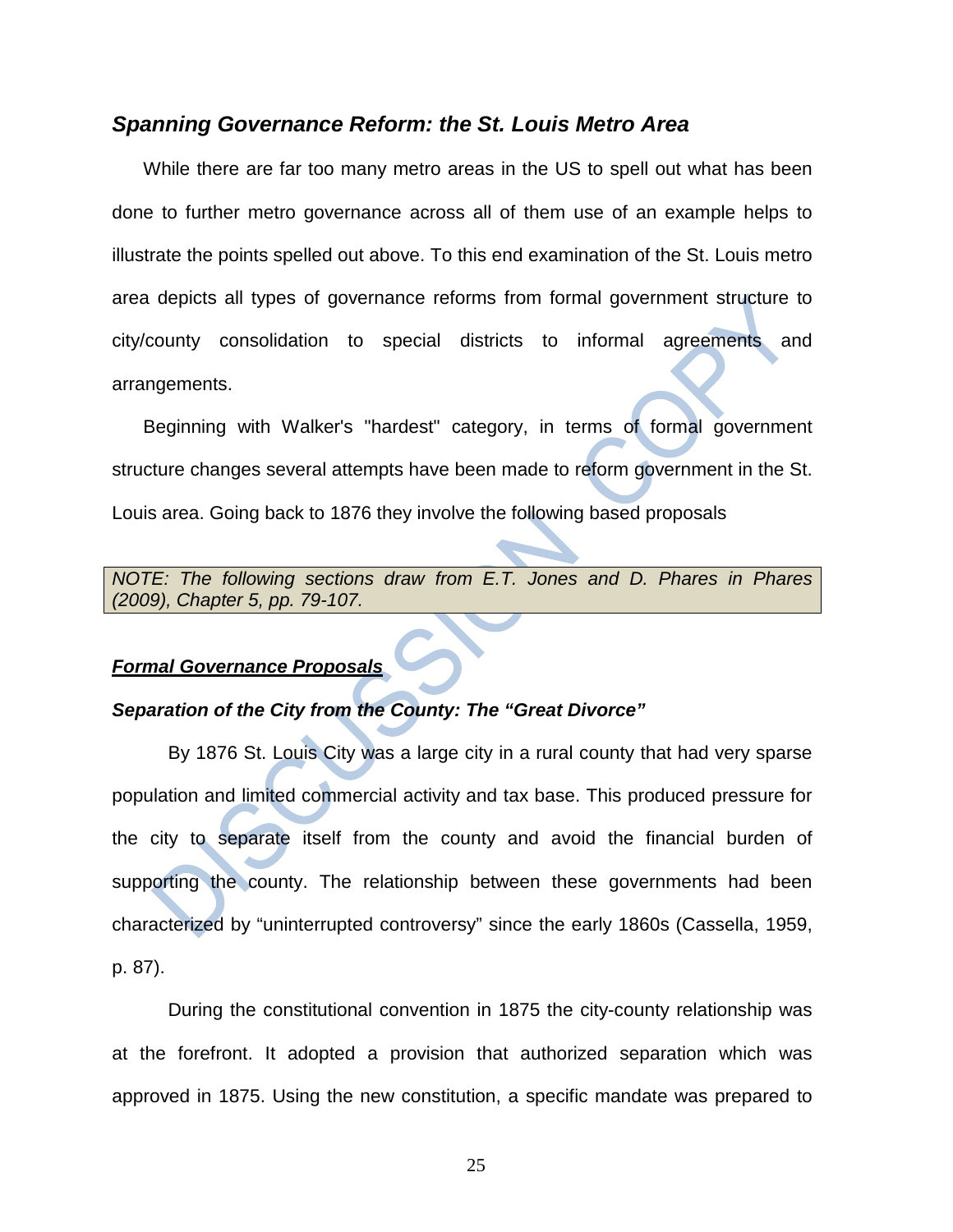plan for the separation for voter approval. It was passed in 1876. The city was "emancipated" and increased in size from about eighteen to sixty-one square miles, an area deemed to be more than adequate for future growth.

One of the problems with the new constitution was that it contained no provision for any subsequent adjustment of city-county borders. By the early 1900s it was obvious that the city and county were becoming a unified urban area, with interrelated problems, but there was no way to deal with the regional issues due to the formal separation.

It is from this historical setting that proposals emerged to deal with the shortsightedness of the "great divorce." Ironically, these later planning proposals for regional governance emerged out of the 1876 plan that was its antithesis.

## *Consolidation under City Government: 1926*

Following the city-county separation it became more obvious that this might well have been a mistake and some type of merger might be appropriate. To correct this deficiency, deliberations began in 1922 to change the constitution. An amendment passed easily in November 1924 in the city, county, and statewide. It had three options:

- $\triangleright$  The city would extend its limits to include the entire county,
- $\triangleright$  The county would extend its limits to include the city, which could then extend its limits under existing law, and
- $\triangleright$  The city could annex part of the county under the exclusive jurisdiction of the city.

In 1926, a plan was introduced (Board of Freeholders, 1926; Jones, 2000) that:

- $\triangleright$  made the city charter the governing document for the new area,
- $\triangleright$  eliminated all county offices and placed them under city control,
- $\triangleright$  transferred all county property to the city,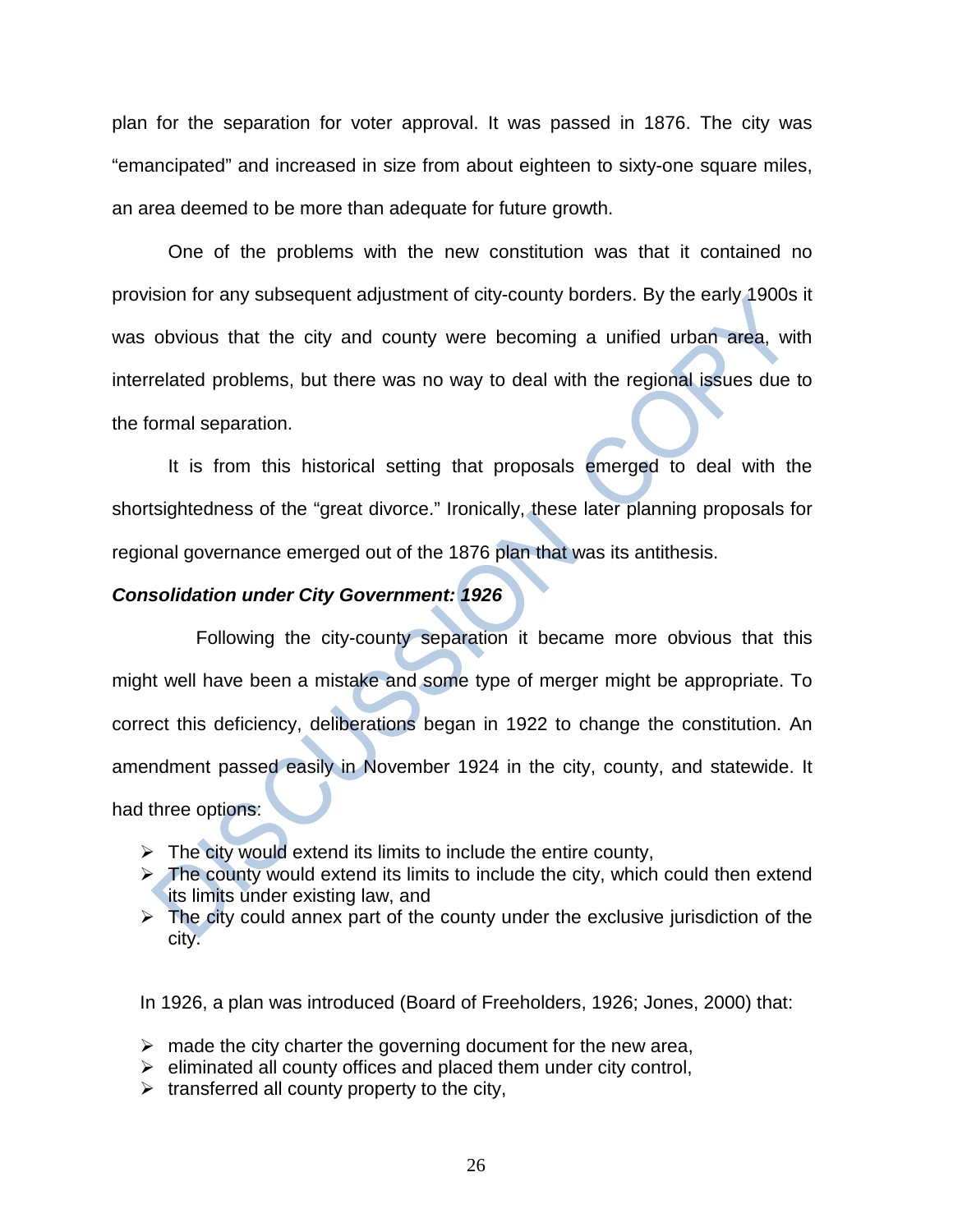- $\triangleright$  eliminated all municipalities in the county,
- $\triangleright$  put the city police department in control of the entire new area, and
- $\triangleright$  abolished all county school districts putting them under city school board control.

De facto it was reentry or annexation but dominated and controlled by the city. It passed overwhelmingly in the city (by 87 percent) but failed in the county (by 67 percent).

## *A Metropolitan Federation: 1930*

After a cooling down period following the 1926 plan, interest was reignited in a cooperative endeavor between the city and county. It was proposed to amend the Missouri Constitution to form an overarching metropolitan government to be called "Greater St. Louis." A statewide vote was proposed and put on the ballot in 1930. However, the concerns from the 1926 proposal remained and it was defeated statewide..

## *The Metropolitan Sewer District: 1954*

Beginning in the mid-1800s with a serious cholera epidemic, it became obvious by the early 1950s that treatment of sewage in the county was having a serious impact on the city. The county was a myriad of treatment facilities including fifteen municipal systems, twenty-four sewer districts, seventy-five subdivision systems, and thousands of septic tanks (Jones, 2000, p. 105).

In this context the Bi-State Development Agency conducted an engineering study of sewer needs in the county. The findings indicated the following (Metropolitan St. Louis Survey, 1957a, p. 68):

- $\triangleright$  there was a serious sewer problem in both the city and county,
- $\triangleright$  the health hazards were area-wide,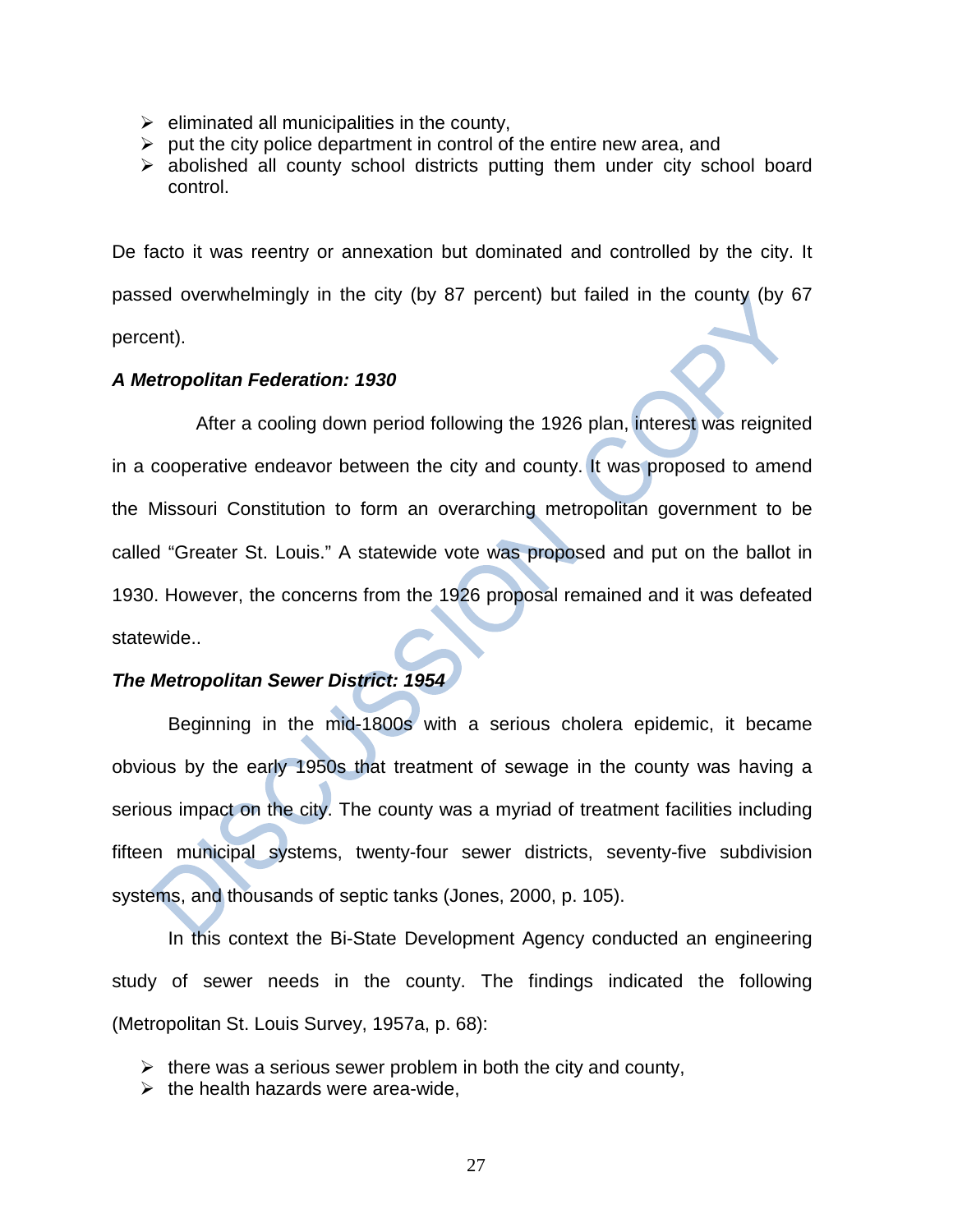- $\triangleright$  the sewer problems could not be handled separately since the urbanized area of the county drained through into the city, and
- $\triangleright$  piecemeal efforts failed because they covered less than an entire watershed and had inadequate resources to address the issue.

The solution was to establish a special purpose district, the Metropolitan St. Louis Sewer District (MSD), which would include the city and the urbanized portion of the county. Reception at the polls was strongly positive (Jones, 2000, p. 107). The MSD was established in 1954. Later, in 1977, most of the remaining parts of the county were added to the MSD by an overwhelming positive vote.

### *A Metropolitan Transit District: 1955*

In 1949, the Bi-State Development Agency was established to deal with transportation issues in the bi-state region. Bi-State was as Jones (2000, p. 97) put it a "governmental wimp." It had empowerment to deal with area transportation issues but no authority to tax or to do much else except "make plans." It could not set or implement policies.

In 1952, the question of who should own and operate public transit became an issue for the region. More than fifteen companies provided transit services. Out of this chaotic environment came a proposal for another Board of Freeholders (Metropolitan St. Louis Transit District, 1955) to deal with current and emerging transportation problems. A board was appointed in the spring of 1953 but was plagued by a lack of interest and attention.

This board decided to delay the issue of ownership of transit facilities and focus on control over the power to set fares. Voter turnout was extremely light, 10 percent of city voters and 8 percent county. It was defeated by only 3,099 votes in the city and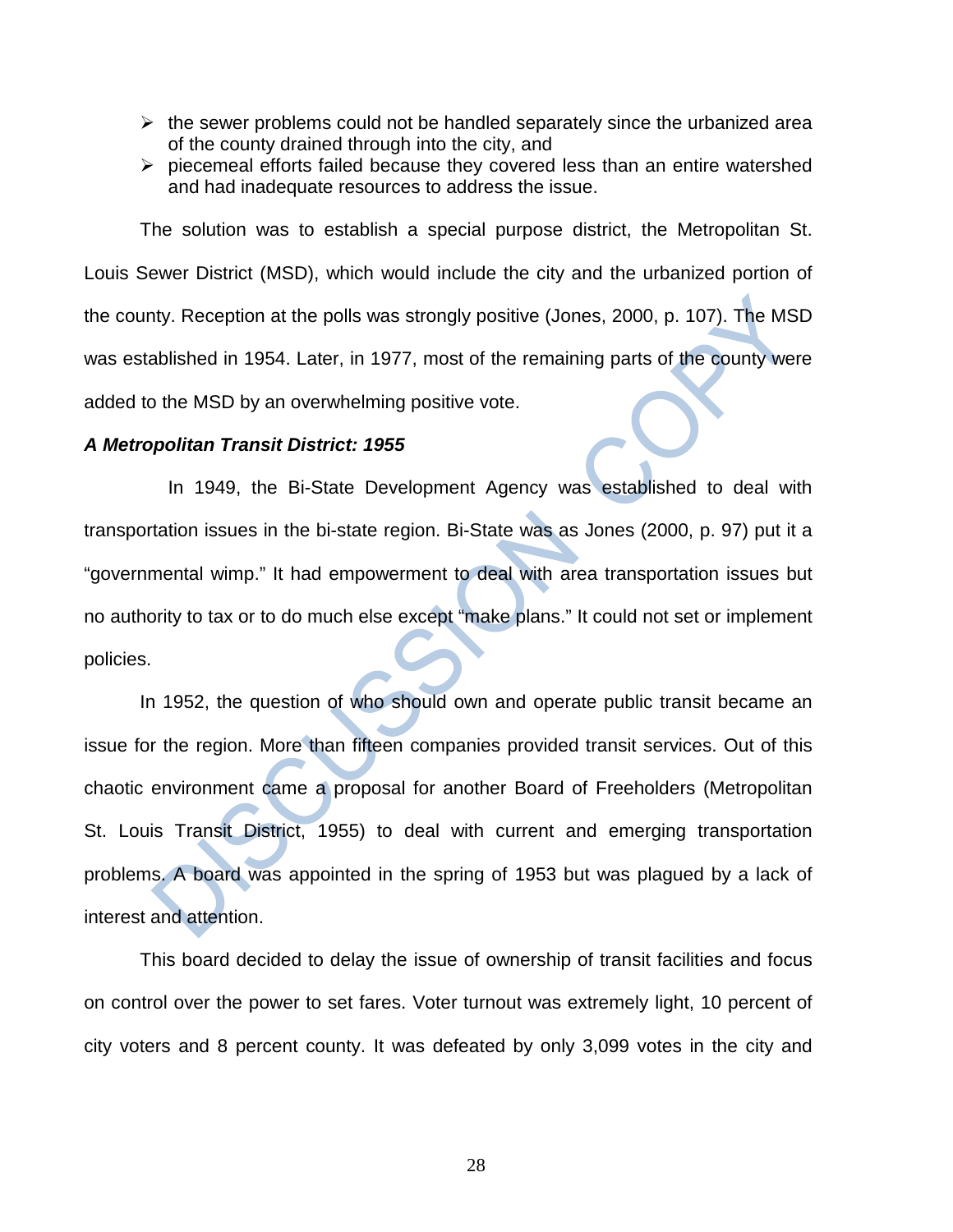2,110 in the county (*St. Louis Globe Democrat,* January 26, 1955, p. 1; Jones, 2000, pp. 96–99).

### *A Metropolitan St. Louis District: 1959*

Over the more than three decades since the previous comprehensive look at the St. Louis area's governmental structure in 1926, the nation had gone through the Great Depression and World War II. Attention now shifted back to the region and its existing and emerging problems. This began with a large-scale study that examined the needs and problems of the St. Louis region. The Metropolitan St. Louis Survey project issued two reports (1957a, 1957b), which discussed metropolitan issues in great depth.

Two conflicting proposals were considered. The first was a metropolitan district that would deal with seven major functional areas. The second was a merger of the city and county into an entity called the "municipal county." The vote from the board on the plan was highly disputed but finally emerged as ten for the district and nine for the municipal merger (later called the Borough Plan).

The proposed plan was called the "Greater St. Louis City-County District." Specified for this district was the following set of functions (Metropolitan Board of Freeholders, 1959, pp. i–ii):

 $\triangleright$  establish and maintain a system of arterial roads, expressways, and major  $\triangleright$  streets;

- $\triangleright$  regulate mass transit including fares, routing and schedules, traffic lanes, and other means of encouraging use of such facilities;
- $\triangleright$  take over the Metropolitan Sewer District established in 1954;
- $\triangleright$  organize civil defense under one central administration;
- $\triangleright$  encourage establishment of industrial locations to attract new business;
- $\triangleright$  engage in comprehensive area-wide planning; and
- $\triangleright$  coordinate a centralized police communication and reporting system.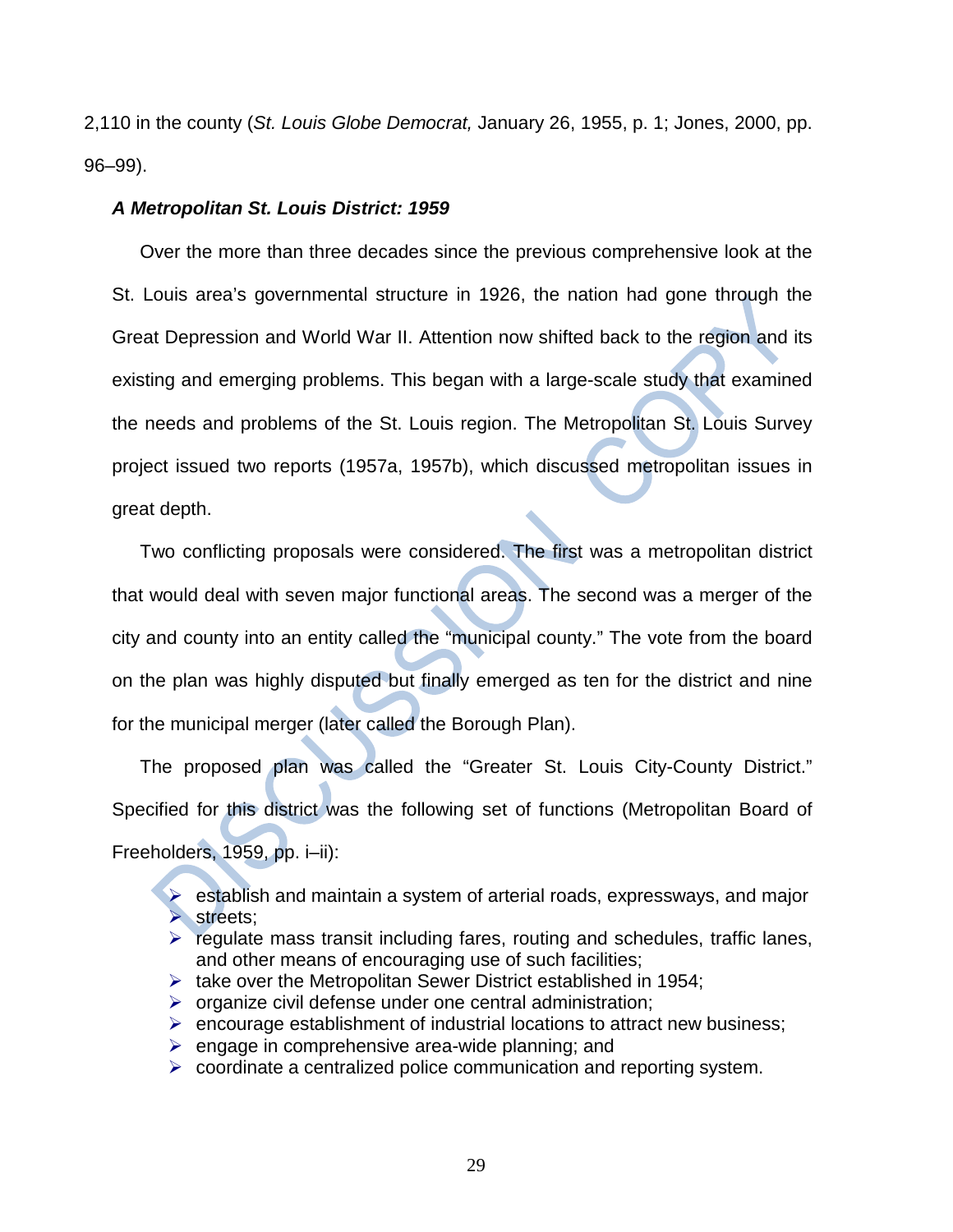In addition the plan could be amended to include "additional services" (not defined in the plan) when approved by a majority of voters in both areas. The plan was put on the ballot on November 3, 1959, and lost by large margins. The closeness of the split on the board—ten in favor of the district and nine for merger led quickly to another proposal.

#### *The Borough Plan: 1962*

Out of the consternation surrounding the 1959 District plan, movement began immediately to draft a proposal to consolidate the city and county. It was essentially the same proposal put forth by the minority in the 1959 District proposal. However, it was decided to use a constitutional amendment process and would require statewide voter approval.

The new governmental entity was to be known as the Municipal County of St. Louis and would consolidate all governmental entities in both the city and county fulfilling the dual role of city and county. It would include cities, towns, villages, fire protection districts, the Metropolitan Sewer District, all other sewer districts, public water supply districts, and all other municipal corporations. School districts, however, were excluded.

The Municipal County would consist of twenty-two boroughs. Eight would be within the city, seven within the county, and the remaining seven would straddle the city-county border. The purpose here was to give the assurance that the city was not just swallowing up the county.

This plan was to become even more heated than the District plan proposed in 1959. Opposition emerged from all sides and the Borough Plan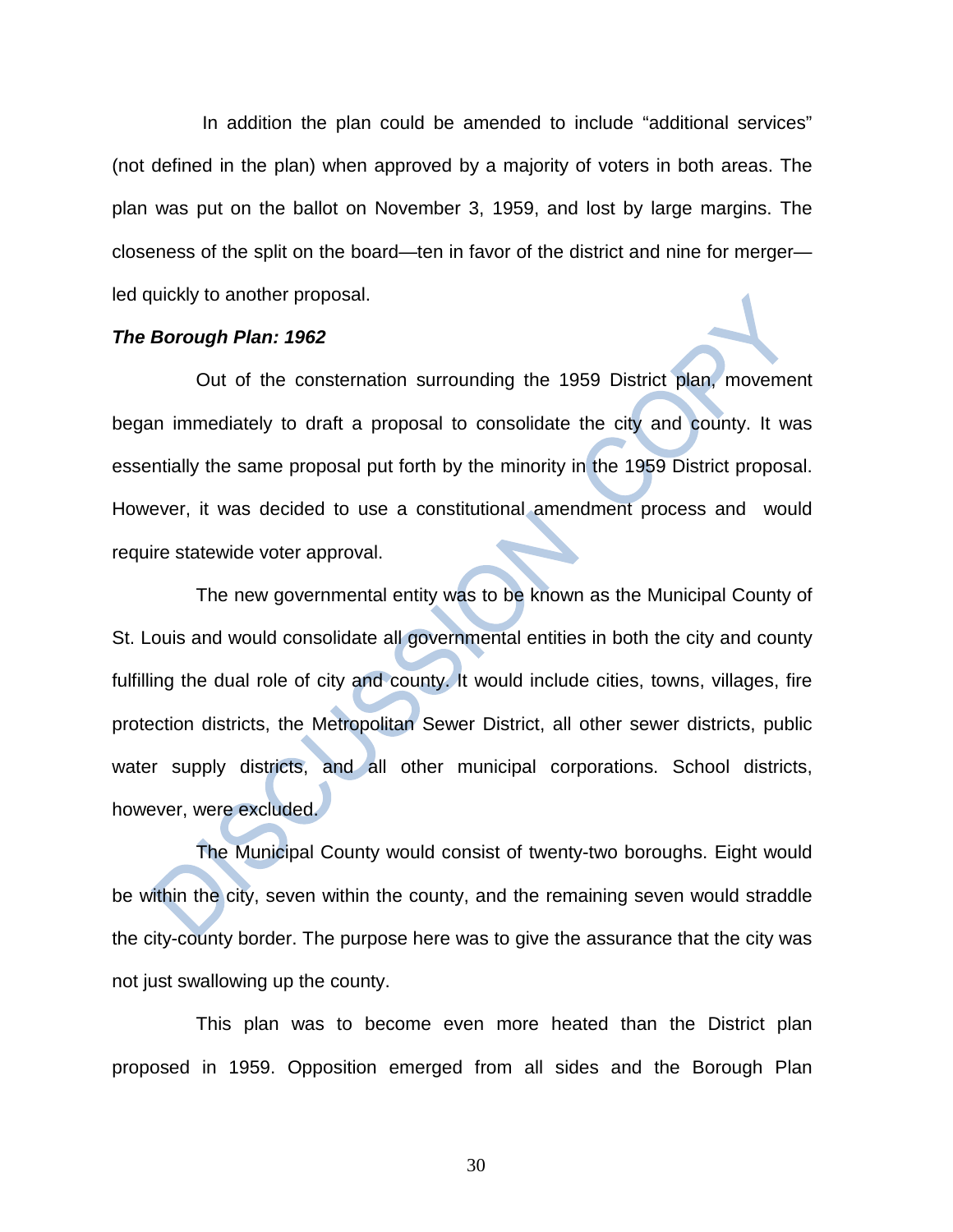constitutional amendment was heavily defeated. The results were viewed as a strong statement that consolidation (read merger) was not "the way" to solve citycounty problems (Sengstock et al., 1964).

### *Major Countywide Reform: 1987*

Section 30(a) of the state constitution designates five types of reform that could be considered. The first three relate to reentry or merger between St. Louis City and St. Louis County. The fourth addresses the formation of an area-wide district(s) and was put in place in 1945. The fifth option was added to the constitution by a statewide referendum in 1966. It is very broad in scope and allows the board: "to formulate and adopt *any other* plan for the partial or complete government of all or any part of the city and the county" (emphasis added).

Under the purview of the fifth option, a new Board of Freeholders was set up to delve into the myriad issues pertaining to local government organization within St. Louis County. While this option provides constitutional authority to propose the restructuring of any and all local governments, including school districts and special districts, the board made a conscious decision to focus only on county and municipal issues. Such a focus also mandated an examination of fire-EMS services because twenty of the forty-three county providers of fire protection and EMS were municipal departments.

The board's focus on municipal and county government organization and finance derived directly from the adverse fiscal environment that had been evolving for decades. A context for its work was provided by several studies, one of which posed an intriguing question for the title of its final report, *Too Many Governments?*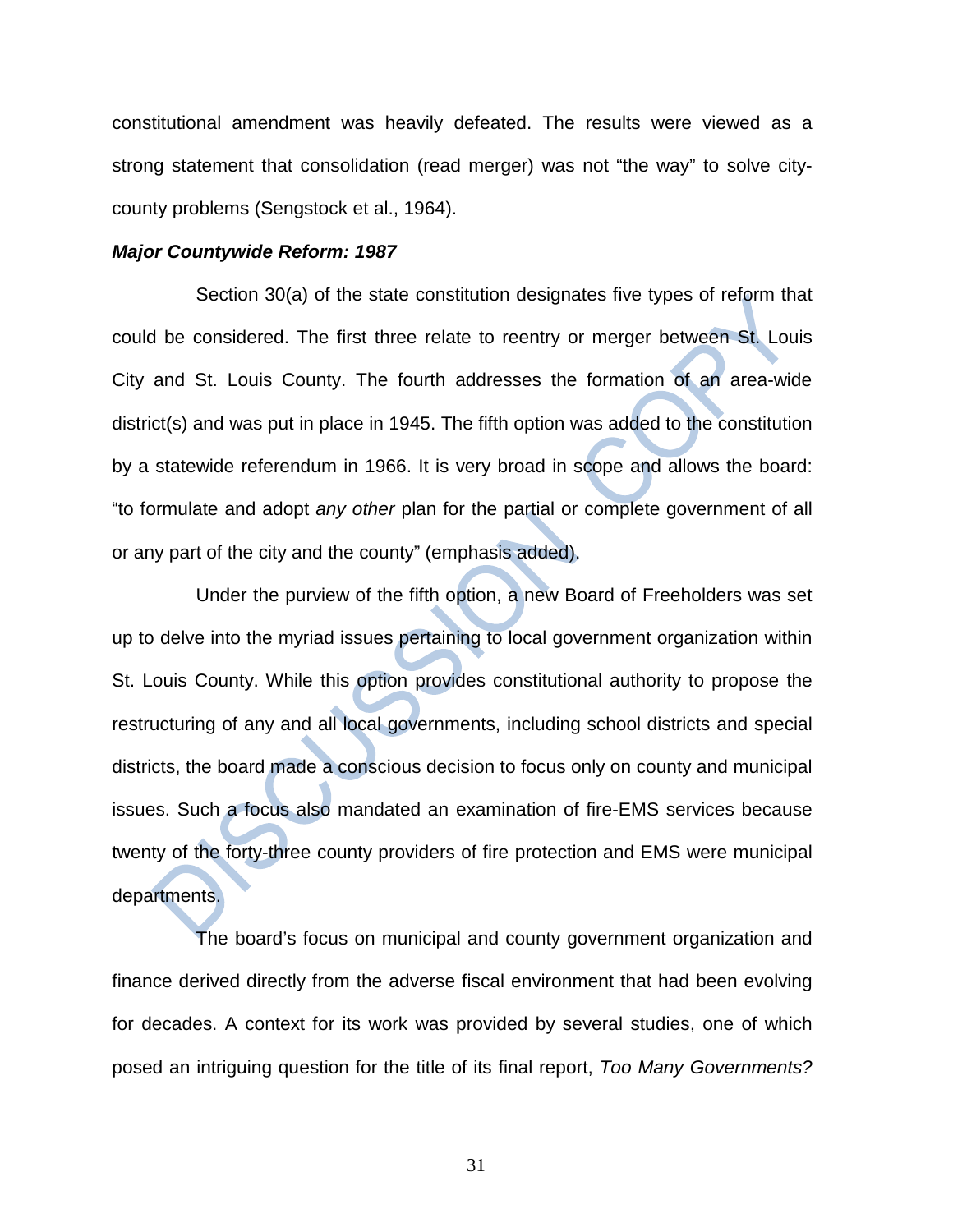(Confluence St. Louis, 1987). After long and careful deliberation, this board developed several premises that guided its deliberations and the formulation of its plan.

First, the nearly 400,000 residents of unincorporated portions of the county generally were being inadequately served by the county's provision of municipal services. The complete incorporation of the county was proposed as a solution to this problem.

Second and related, it was proposed that county government no longer provide any municipal services; this responsibility would vest with newly created cities. This removed a situation where the county was responsible for providing both municipal and county services to the same area but where varying provision levels of the municipal-type services were often the case (Board of Freeholders, 1988b, pp. Al–A2).

Third, a structure was proposed within which all residents of the county would have access to adequate, basic municipal and fire-EMS services. During lengthy deliberations, it was determined that the highly fragmented local government structure and associated large revenue base disparities produced an environment in which adequate public services were not available to all county residents.

Fourth, it was obvious that adequate financial resources must be made available to support municipal, county, and fire-EMS services. Documented vast differences in available public resources and service levels mandated a plan that would realign existing resources and also allow for the provision of additional resources as necessary.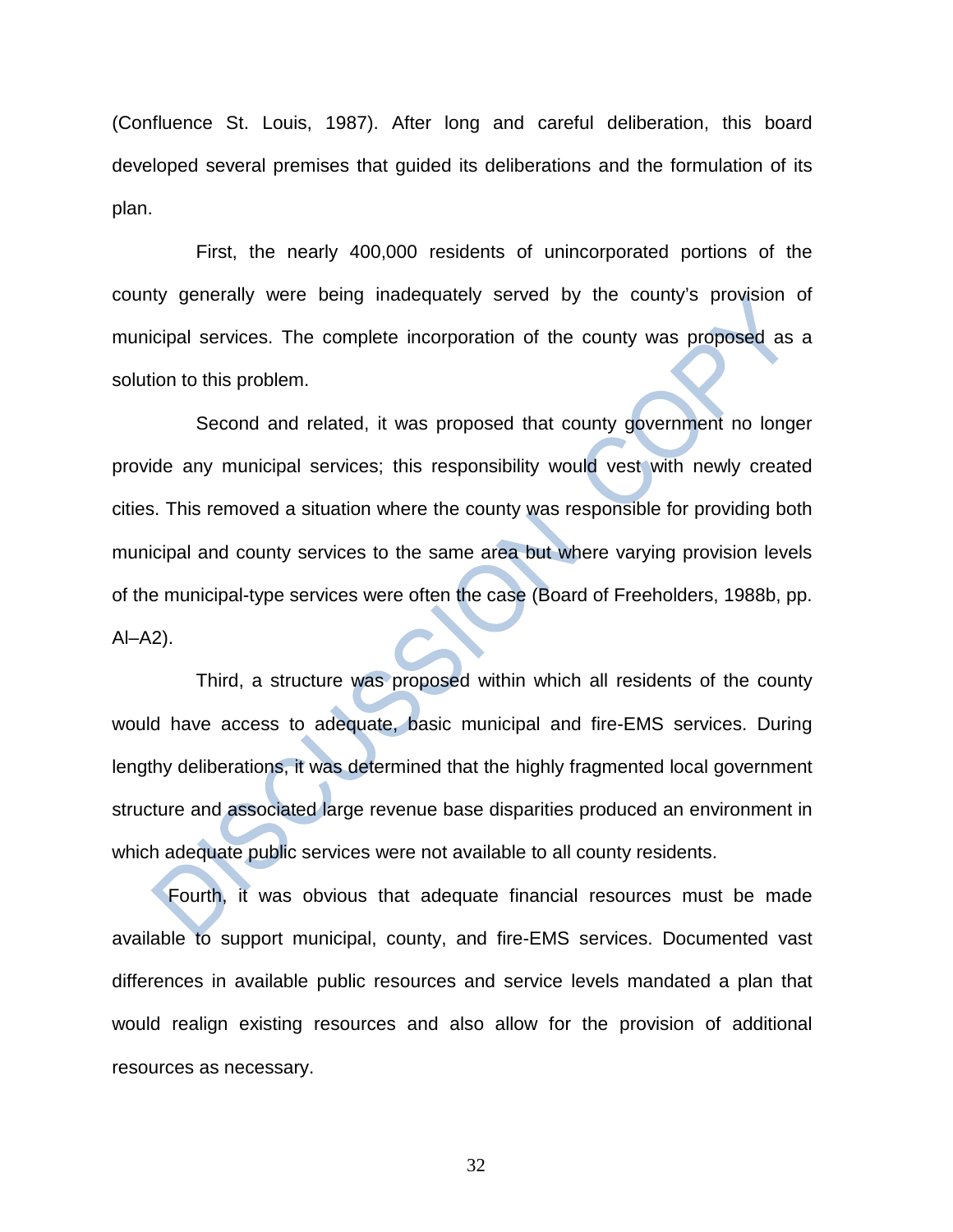Fifth, an "end state" plan with clearly defined municipal and fire-EMS boundaries was specified rather than adopting a "process" or more step-by-step, incremental approach. The board's standing was to provide as much certainty as possible that the new governmental structure would incorporate the entire county and provide adequate resources to finance the reformulated county government, the proposed new cities, and the new fire-EMS districts. The outcome was thirty-seven new municipalities and four fire-EMS districts covering the entire county. The proposed new cities ranged in population from 6,400 to 78,200 with only five having less than 10,000 residents; the average population was about 27,000.

The board's plan was to incorporate the entire county into the new cities. Most of the proposed new cities were derived using an existing city (or cities) as a core; six new cities, however, were formed primarily from then large unincorporated portions of the county.

As a pivotal component, the fiscal plan realigned municipal finances so that each of the new cities would have a revenue base that would allow it to provide adequate public services. The same procedure was followed for the reformulated county government that would now have the responsibility for providing only countytype service following the clear division of functional service responsibility discussed above (Board of Freeholders, 1988b, pp. A1–A2).

Several objectives were accomplished by this plan. All municipal services would be provided by a city not by the county. The fiscal portion of the plan would balance resources with needs, and provisions for future revenue growth potential would be enhanced through reliance on a sales and income tax base rather than on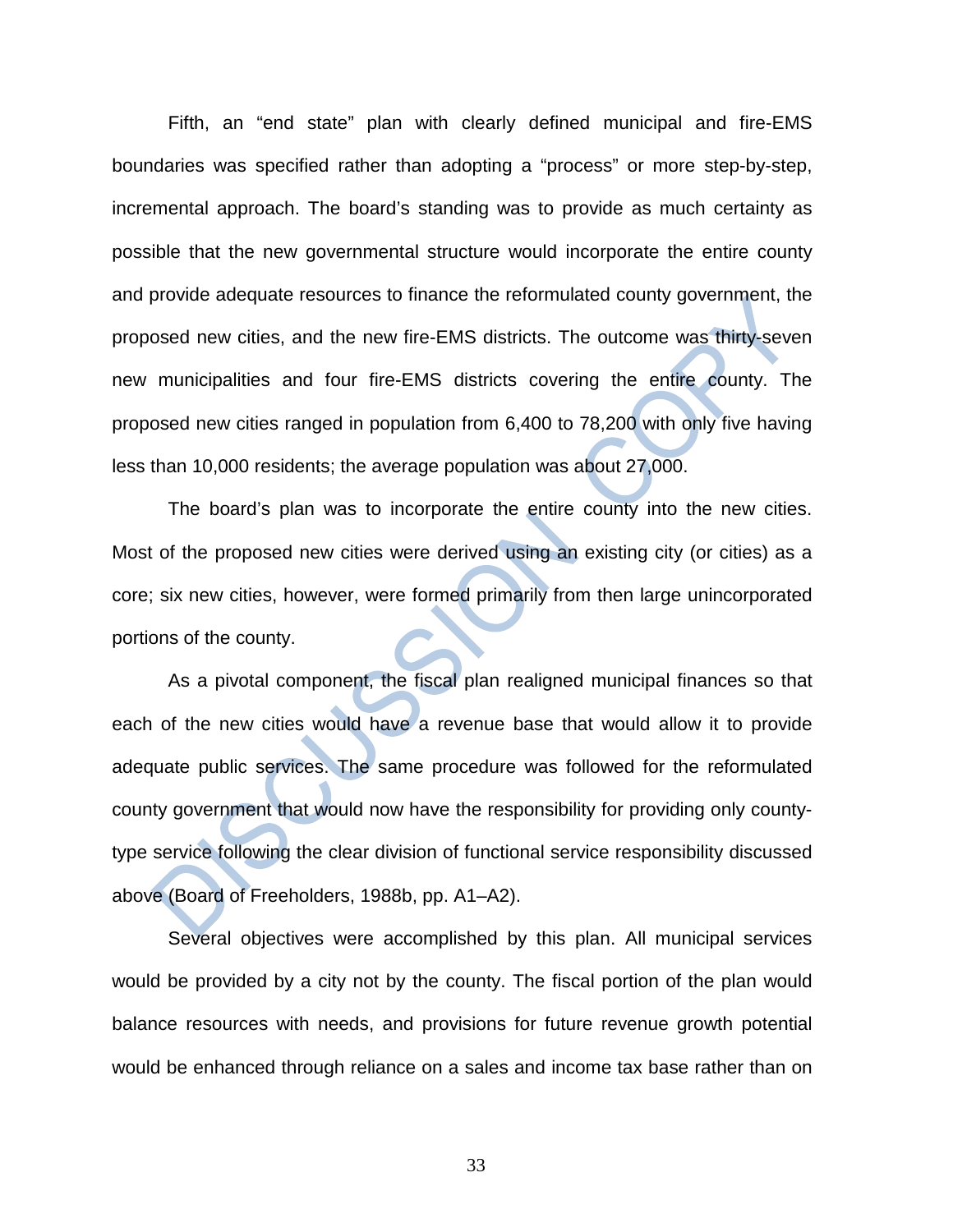property. Each city government and the county government would be fiscally enabled to deliver adequate basic services to its residents. In addition, adequate fire-EMS protection would now be available throughout the county.

Due to long and complex legal machinations, that eventually reached the U.S. Supreme Court, the plan was declared unconstitutional and never reached the ballot box.

### *The Board of Electors Plan: 1990*

Following the 1987 plan a new proposal was considered. During deliberations a wide range of plans and ideas emanating from past proposals, including " . . . the formation of a single county government structure for the city and county" (Board of Electors, 1991, p. 2). However, two rather weak and narrow proposals finally emerged: (1) establish a Metropolitan Economic Development Commission and (2) create a Metropolitan Park Commission. The Metropolitan Economic Development Commission would " . . . finance programs which will create, attract, retain, expand, develop, improve and enhance employment opportunities within the city and county" (*ibid*., pp. 5–6).

The Metropolitan Park Commission would " . . . govern, administer, repair, maintain, conserve, sustain, protect and improve any and all Commission Parks" (*ibid*., p. 24). De facto, only the 1,300-acre Forest Park in the city would be under its purview unless expanded authority and funding were approved by voters. The final proposal was placed on the ballot in 1992 and was defeated.

### *Incremental Governance Changes*

In addition to the formal governmental proposals summarized above, the St. Louis area has considered and adopted numerous informal arrangements as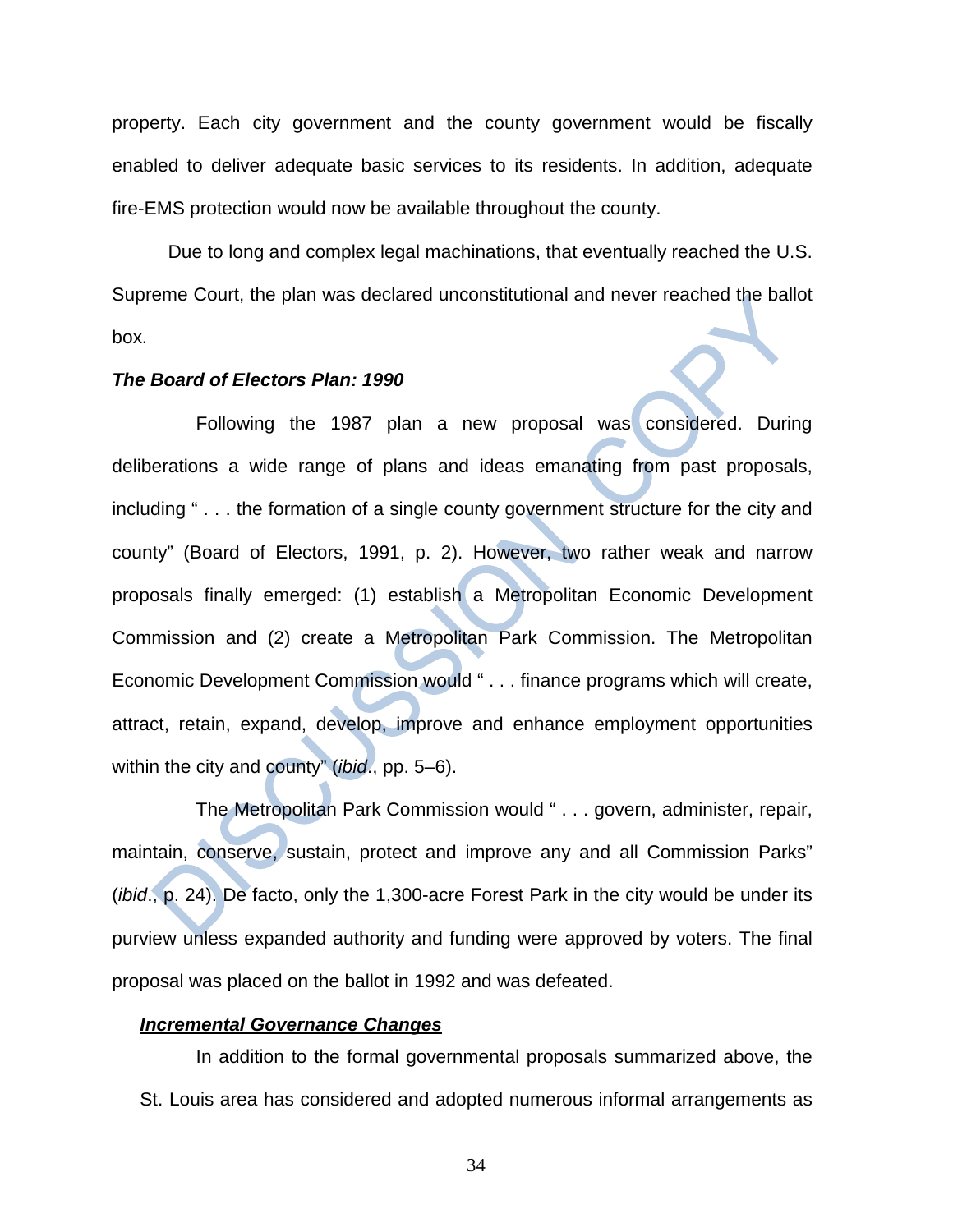well as forming new special districts. These are summarized in Table 5. They cover a wide array of functions and in many instances several counties. The formal governments are all special districts and the balance of the governance mechanisms are non-governmental or informal in nature.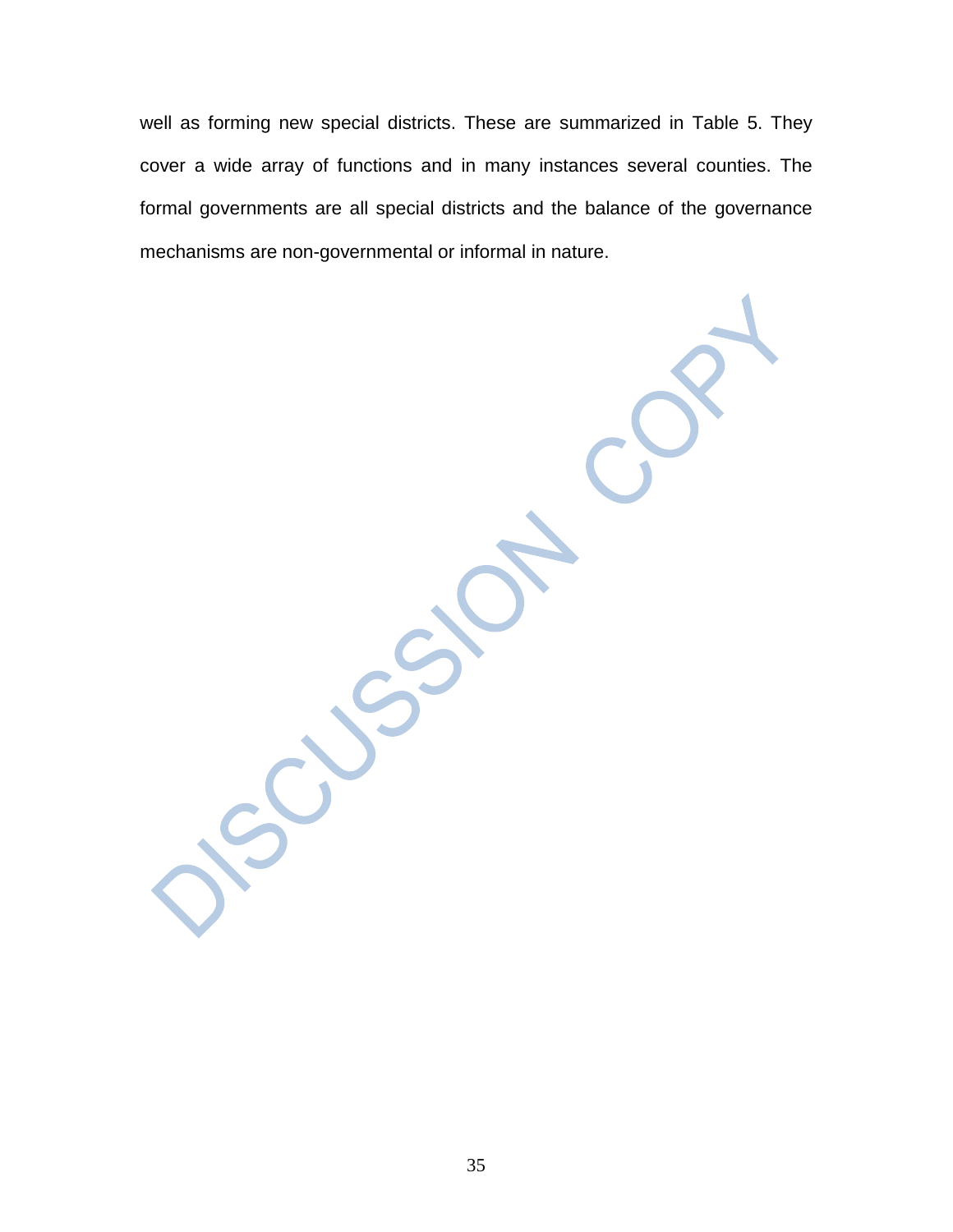## Sanitary Waste/Storm Water/Solid Waste

 *Metropolitan Sewer District* **(City of St. Louis and St. Louis County) (1954)** *St. Louis-Jefferson Solid Waste Management District* (city of St. Louis, St. Louis County, Jefferson County, St. Charles County) (1991)

**\_\_\_\_\_\_\_\_\_\_\_\_\_\_\_\_\_\_\_\_\_\_\_\_\_\_\_\_\_\_\_\_\_\_\_\_\_\_\_\_\_\_\_\_\_\_\_\_\_\_\_\_\_\_\_\_\_\_\_\_\_\_\_\_\_\_\_\_\_\_\_\_**

### Education

 *St***.** *Louis Community College District* (city of St. Louis and St. Louis County) (1961) *Southwestern Illinois College* (Madison County and St. Clair County) (1985) *Cooperating School Districts* (most counties) (1964)

## Cultural Institutions and the Arts

 *Zoo-Museum District: Zoo, Art Museum, Science Center* (city of St. Louis and St. Louis County) (1971)

 *Zoo-Museum District: Missouri Botanical Garden* (city of St. Louis and St. Louis County) (1983)

 *Zoo-Museum District: Missouri History Museum* (city of St. Louis and St. Louis County) (1987)

*Regional Arts Commission* (city of St. Louis and St. Louis County) (1984)

## Public Safety

 *Major Case Squad* (ten counties) (1965) *Regional Justice Information System* (eight counties) (1975)

## Transportation

 *Bi-State Development Agency/Metro* (city of St. Louis, St. Louis County, St. Clair County) (1950 then expanded in the 1960's)

 *Lambert International Airport* (city of St. Louis, St. Louis County, St. Charles County) (originally City of St. Louis, then representation expanded in the 1980's and 1990's) *East West Gateway Council of Governments* (eight counties) (1965)

*Metropolitan Taxi Commission* (city of St. Louis and St. Louis County) (2003)

## Tourism and Sports Venues

 *Convention and Visitors Commission* (city of St. Louis and St. Louis County) (1984) *Edward D Jones Dome* (city of St. Louis and St. Louis County) (1990) *Busch Stadium III* (city of St. Louis and St. Louis County) (2006)

## Parks and Open Space

 *Great Rivers Greenway* (city of St. Louis, St. Louis County, St. Charles County) (2000)

## *Metro East Park and Recreation District* (Madison County and St. Clair County) (2000)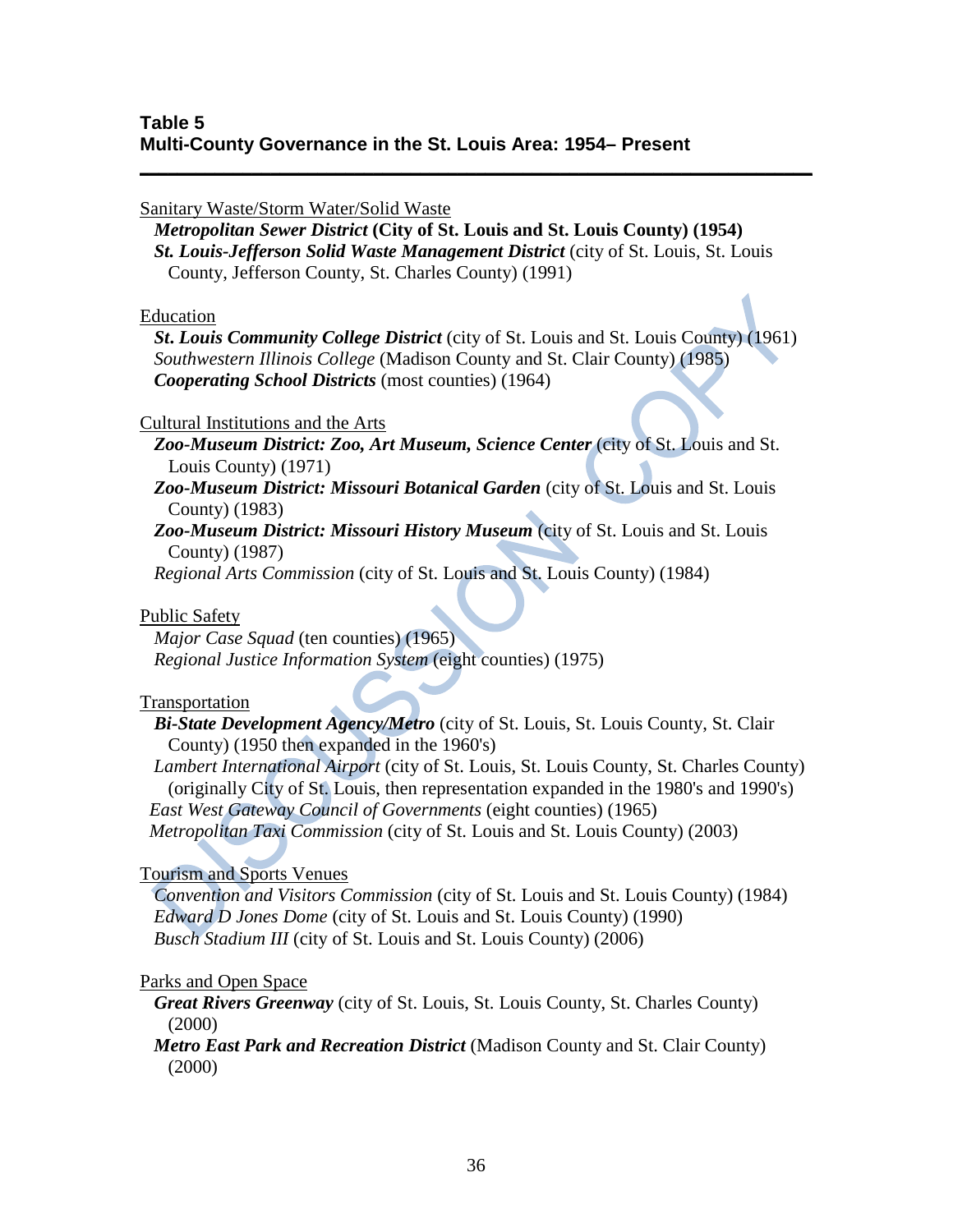## **Table 5.1 (Continued) Multi-County Governance in the St. Louis Area: 1954–Present**

Health Care for the Indigent

 *Regional Medical Center* (city of St. Louis and St. Louis County) (1985-1997) *St. Louis ConnectCare* (city of St. Louis and St. Louis County) (1997) *Regional Health Commission* (city of St. Louis and St. Louis County) (2001)

### Economic Development

 *St. Louis Enterprise Centers* (city of St. Louis and St. Louis County) (1991) *Greater St. Louis Economic Development Council* (five counties) (1994) *Greater St. Louis Regional Empowerment Zone* (city of St. Louis, St. Louis County, St. Clair County) (1998)

Note: The items **highlighted in bold** are formal special districts. The others are various types of agreements or cooperation among the indicated counties.

*\_\_\_\_\_\_\_\_\_\_\_\_\_\_\_\_\_\_\_\_\_\_\_\_\_\_\_\_\_\_\_\_\_\_\_\_\_\_\_\_\_\_\_\_\_\_\_\_\_\_\_\_\_\_\_*

Source: Don Phares (ed.).(2009)*.Governing Metropolitan Regions in the 21st Century,* Jones and Phares, Chapter 5, pp. 92-93.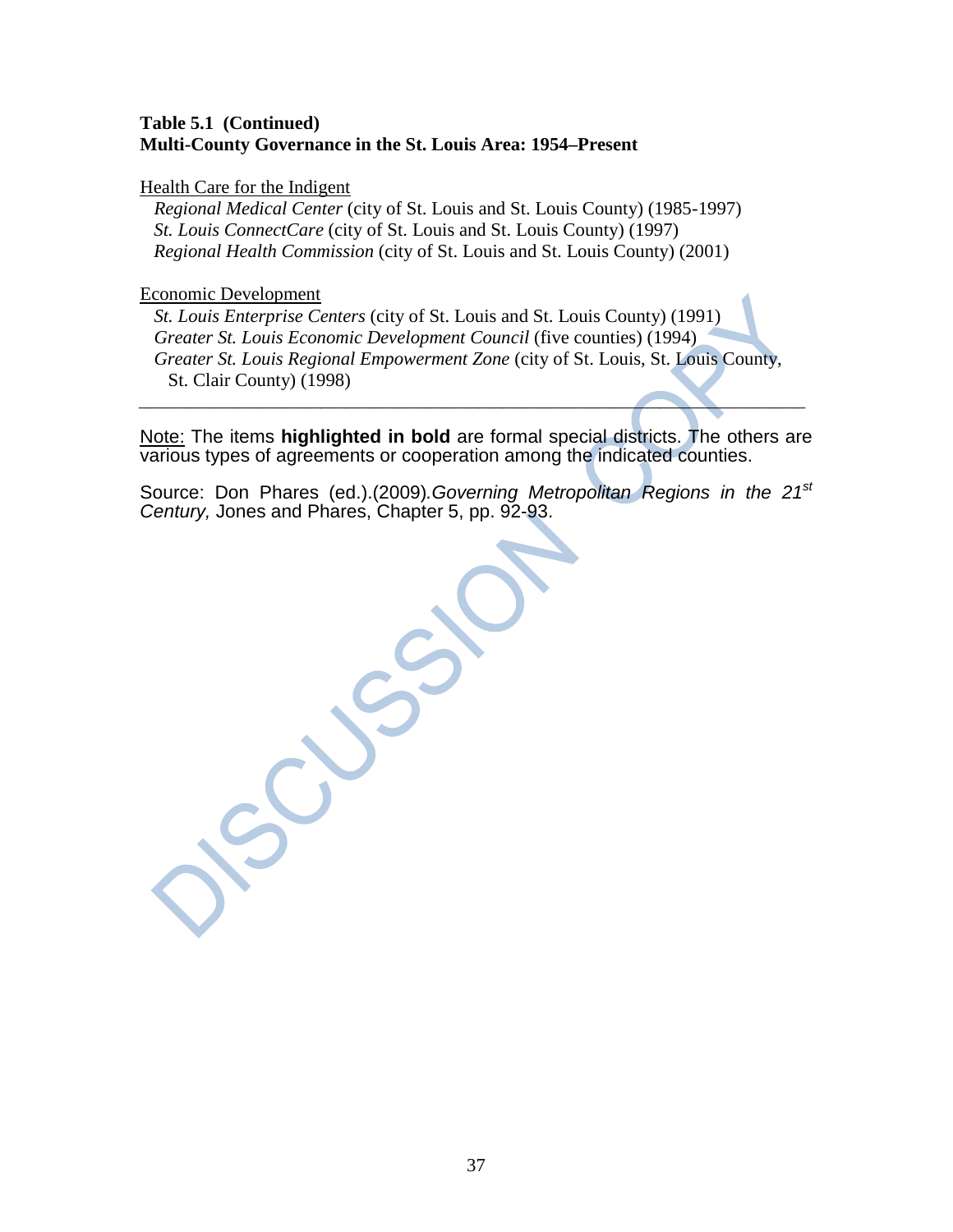## **References**

Ardrey, Robert. (1966). *The Territorial Imperative: A Personal Inquiry into the Animal Origins of Property and Nations.* New York, NY: Atheneum.

Board of Electors (St. Louis City-St. Louis County) (1991). *Plan for Metropolitan Economic Development Commission and Metropolitan Park Commission of the City of St. Louis and St. Louis County.* St. Louis, MO: St. Louis City-St. Louis County Board of Electors, July.

- Board of Freeholders (1926). *Board of Freeholders Proposal No. 8:* "Proposal for the consolidation of the territories and governments of the City of St. Louis and the County of St. Louis into one legal subdivision under the municipal government of the City of St. Louis."
- Board of Freeholders (St. Louis City/County) (1988). *Supplement to the Plan for Governmental Reorganization in St. Louis & St. Louis County.* St. Louis, MO: Board of Freeholders, September.
- Cassella, William (1959). "City–County Separation: The 'Great Divorce' of 1876." *Missouri Historical Society Bulletin.* 15 (January): 85:1-04.

Census of Governments (2002). *Government Organization.* Washington, DC: Department of Commerce, Vol. 1, No. 1.

Census of Governments (2007). *Government Organization.* Washington, DC: Department of Commerce, Vol. 1, No. 1.

Confluence St. Louis (1987). *Too Many Governments?.* St. Louis, MO: Confluence.

Danielson, M.N. (1976). *The Politics of Exclusion.* New York, NY: Columbia

University Press.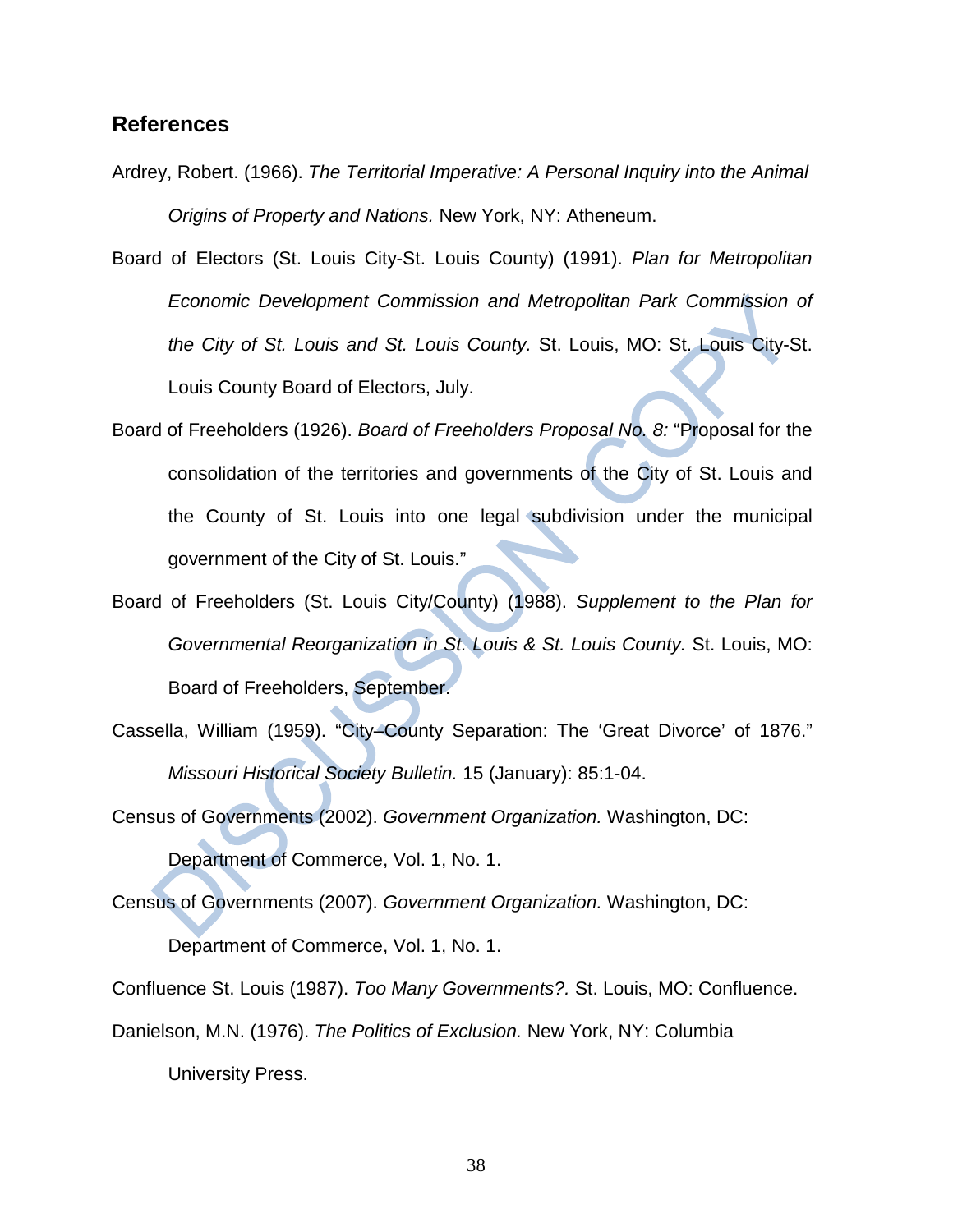- Gray, Virginia, and Peter Eisinger. (1997) *American States and Cities* (2nd Ed.). New York, NY: Longman.
- Jones, E. Terrence (2000). *Fragmented by Design: Why St. Louis Has so Many Governments.* St. Louis, MO: Palmerston & Reed Publishing.
- Krane, Dale, Platon Rigos, and Melvin Hill (eds.). (2001). *Home Rule in America: A Fifty–State Handbook.* Washington, DC: CQ Press.
- Long, N.E. (1958). "The Local Community as an Ecology of Games." *American Journal of Sociology. 64*(3), 251-61.
- Lowery, David. (2000). "A Transaction Costs Model of Metropolitan Governance: Allocation versus Redistribution in Urban America." *Journal of Public Administration Research and Theory. 10*(1), 49-78.
- Metropolitan Board of Freeholders (1959). "Proposed Plan of the Greater St. Louis City–County District." St. Louis, MO: prepared by the Metropolitan Board of Freeholders, for a special election to be held on Tuesday, November 3, 1959.
- Metropolitan St. Louis Survey (1957a). *Background for Action.* St. Louis, MO: Metropolitan St. Louis Survey, February.
- \_\_\_\_\_. (1957b). *Path of Progress for Metropolitan St. Louis.* St. Louis, MO: Metropolitan St. Louis Survey, August.
- Metropolitan St. Louis Transit District (1955). *Proposed Plan of the Metropolitan St. Louis Transit District.* St. Louis, MO: The St. Louis and St. Louis County Transit Board of Freeholders.